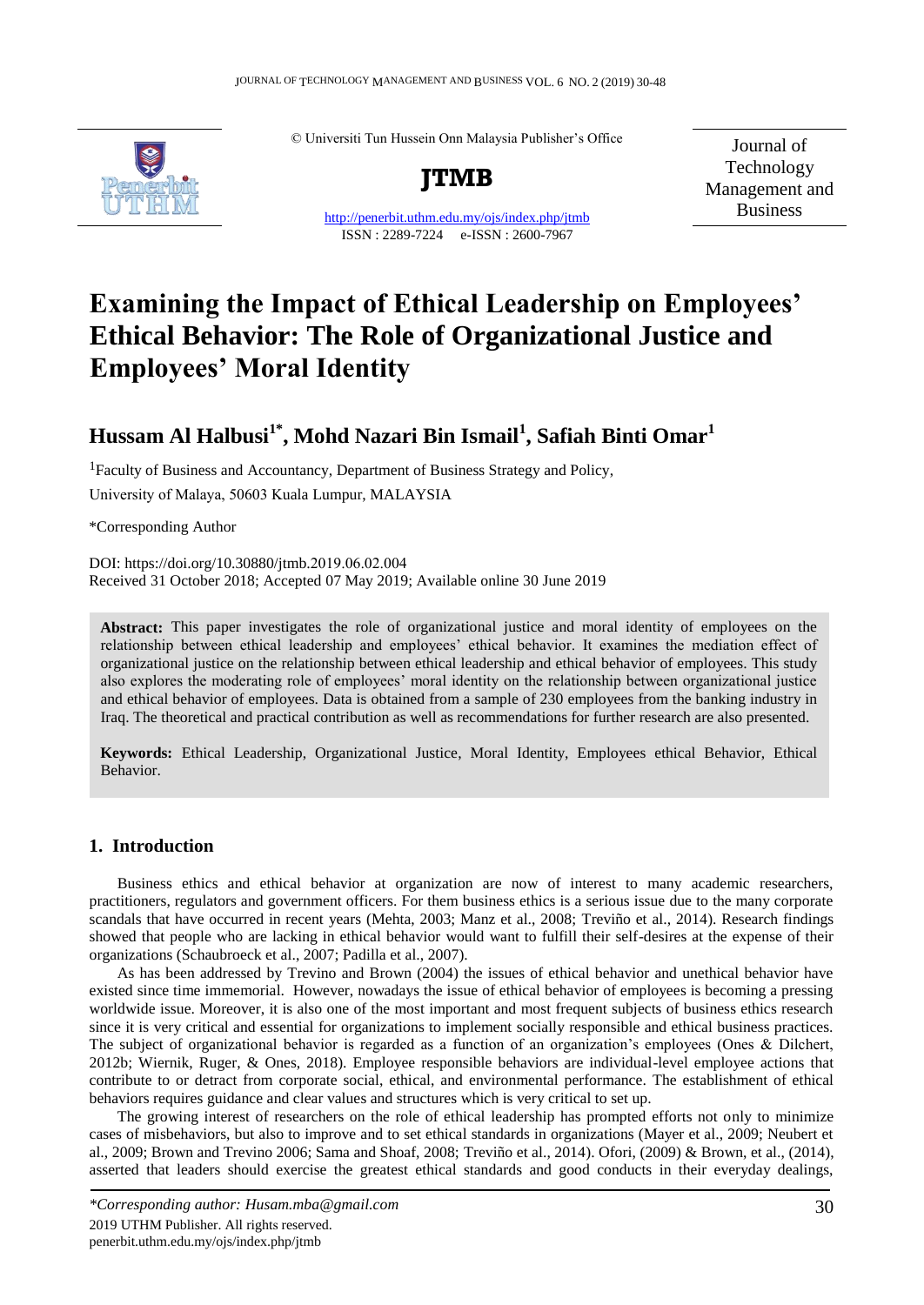actions, judgments in order to be a good example and role model to their subordinates. Prior literature on ethical leadership have constantly highlighted the importance of understanding the role of ethical leadership in demonstrating employees' ethical behavior (Ofori, 2009; Brown et al., 2005; Certuche, et al., (2019).

Also, organizational justice has been reported as one of the most important factors which has an essential impact on ethical behavior of employees (Ambrose and Schminke, 2009; Colquitt, 2001). Rawls (1971) pointed out that organizational justice is a fundamental value and virtue which is also the main ethical concern of employees. Skitka and Bauman, (2008) and Folger et al., (2005), stressed that justice is deeply rooted in every person's moral assumption.

Organizational justice, also known as inputs and outputs, according to justice studies is concerned with the twoway relationships between employer and employees in an organization. Even though organizational justice has been examined by numerous researchers, however, mainstream researchers only concentrated on the consequences of organizational justice. Only some studies focused on ethical leadership behavior as vital antecedents of organizational justice (Demirtas, 2015; Xu, 2016). In addition, Loi, et al., (2012) & Karam, et al., (2019) reasoned that the quality of fairness is fundamental to employees' behavior.

Furthermore, cases pertaining to ethical issues revealed that whenever managers are found to practice unethical behavior, the followers will question their managers' background and also will query whether the rules and guidelines of the organization can be relied upon (Premeaux, 2009, Demirtas, 2015). Therefore, theoretically and practically, it is extremely significant to scrutinize the reasons how and why such ethical leadership behavior can impact the perception of employees' fairness towards the organization. Irrespective of the relationship between ethical leadership and ethical behavior of employees, management researchers have neglected the role of organizational justice as essential mechanisms in influencing the association of ethical leadership and ethical behavior of employees.

Apart from the above-mentioned issues, there is also a need to study moral identity which is predominantly concerned with employees' behavior. Previous studies have shown that moral identity influences people's behavior (Tanghe et al., 2010; Nelissen et al., 2007; Treviño et al., 2014). Thus, this research is also intended to investigate the moderating role of moral identity on the relationship between organizational justice and employee's ethical behavior.

#### **2. Theoretical background and Hypothesis Development**

#### **2.1 Definition of Ethical Behavior**

A large amount of literature has been dedicated to ethics literature over the past few decades. In July 2018, a search in the web of science database (WOS) "Ethics" received overwhelming attention in the categories of "book" "articles" and "conference". The search listed the details of more than 346 publications for the last ten years. Generally, despite the importance of ethics in various disciplinary literature, there is still no universally accepted definition of ethics. The ambiguity of the concept of ethics is due to its many diverse definitions, which range from being highly specific to very broad (Tenbrunsel et al., 2008). Every one of the meaning may disclose some significant aspects of ethics, but above all, the most usual aspect is that the studies are focused on behavior as an essential part of ethics. Behavior, in this respect, may refer to anything that is perceived as a good act or the right behavior by individuals in a particular situation, or it may vary from organization to organization depending on how the behavior is introduced. Fraedrich (1993, p. 207) "considered ethics as 'right behavior' in the social setting in which it is introduced (an individual, group, firm, industry, wider society)".

#### **2.2 Ethical Leadership and Employee's Ethical Behavior**

Leadership styles have been extensively discussed and the highest level of leadership has been referred to in various ways, for example, "Senior leadership" (Kimmel, 1981; Heller 1971), "Executive leadership" (Carlson 1951), and "Strategic Leadership" (Lu and Yang, 2010; Philips and Hunt, 1992). Burns (1978), Mayer et al., (2009). For the purpose of maintaining effective work situations and ethical standards at organizations, Brown et al., (2005) proposed the concept of `ethical leadership behavior'. This form of leadership recognizes the importance of virtuosity and good practices. In the past, many scholars have emphasized truthfulness and honesty as the key elements for the direction of ethical manager (Brown et al., 2005). Brown and Trevino (2006) contended that scandals pertaining to ethical issues exist in the workplace such as nonprofit organizations, sports, and religious institutions where the significance of moral issues and actions of leader's manner ethical content are exposed. Brown et al., (2005) in his study defined ethical leadership as "the demonstration of normatively conducted behavior through personal actions and interpersonal relations" (p.120). As most of the studies have the agreement that ethical leadership is critical in term of integrity, honesty and principled decision-makers, this eventually led researchers to consider these features as the virtuous factor of ethical leadership (Kuntz et al., 2013; Eubanks et al., 2012).

Numerous empirical studies show that ethical leadership is related to employees' ethical behavior (Mayer et al., 2009; Stead et al., 1990). Stead et al., (1990) highlighted that leaders are representatives of an organization. They are an important factor that can influence the behavior of their subordinates. Most ethical leaders possess positive behaviors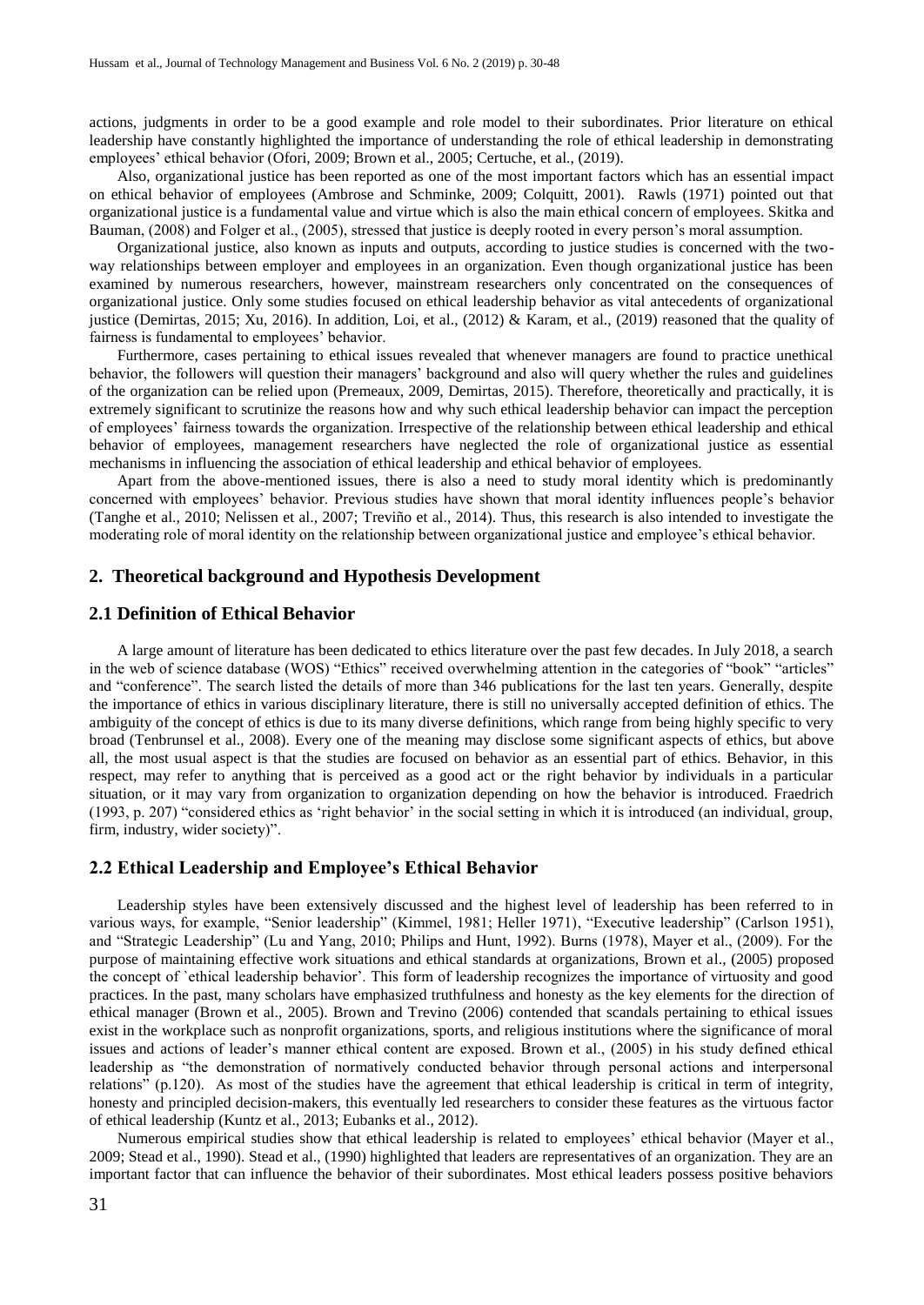where they strive to influence their subordinates using clear ethical standards. Mayer et al., (2009) stated that ethical leaders can influence their employees through the exchange of socio-emotion as this form of exchange is a positive behavior which build trust between leaders and employees (Blau, 1964). Mayer et al., (2009) further added that when leaders manage their followers fairly and honestly, then their followers will be willing to trust them. On the top of that, as Abdullah, & Halim, (2016) reported that individuals with a high work ethic will be having lower tendency to involve with ethical behavior and on the other hand individuals who have low work ethic may tend to engage in unethical behavior. This will benefit the organization as a whole.

Additional empirical evidences have indicated that ethical leadership do have influence over employees' ethical behavior (Dickson, et al., 2001; Koh and Boo 2001; Viswesvaran et al., 1998). Brown and Trevino (2006) further added that leaders are capable of supporting the employees 'ethical conduct' by encouraging and frequently communicating with them regarding ethical conduct. Albaum and Peterson (2006), Demirtas, (2015) & Koopman, et al., (2019) stated that the moral concept and behavior of majority of the workforce can be transformed by acquiring practical moral instruction from their leaders. Based on the above, we propose the following hypothesis to be tested:

**H-1:** There is positive relationship between ethical leadership and ethical behavior of employees.

#### **2.3 Mediation: Organizational Justice**

Leaders in every organization are conferred with legal powers to manage their employees and also to take charge of organizational resources, therefore, assigning them to an exclusive position to administer justice (Brown et al., 2005). Loi et al., (2009) stressed that these managers are very often looked upon as carrying out the principal function of the organization. Another study stressed that ethical leadership may reinforce the views of its employees who perceived justice as the right way of handling ethical conduct (Lind, 2001). Employees in every organization have the tendency to consult with their leaders on ethical guidance as the performance of leaders in the working environment function as the standard role model for right conduct (Brown et al., 2005). Trevion et al stressed that managers of an organization must be impartial, righteous, honest, and reliable and have good principles when making decisions besides exercising care towards the workforce and being genuinely concerned about means rather than ends (Trevino and Brown 2007). They also stressed that managers will not only set clear moral standards and expectations, but also actively spread these moral standards and expectations to their subordinates by using rewards and disciplinary actions to motivate employees to partake in ethical conduct (Trevino and Brown 2007).

Ethical leadership has contributed to the development of positive work behavior among employees in the workplace, such as organizational commitment, performance and ethical behavior of employees (Brown et al.,2005; Brown and Trevino, 2006). Fairness is the primary concern of ethical leaders and such as this characteristic is conveyed to the employees by listening to their views and having clear and honest communication with their followers and also making fair decision (Neubert et al., 2009).

It is obvious that employees hugely care how they are treated by others. Cropanzano and Greenberg (1997); Greenberg, (1990); Angelidis and Nabil, (2011) explained that organizational justice focuses on the perceptions of fairness in the workplace. Colquitt (2001) declared that there are four components to Organizational Justice. The first component is Distributive Justice which pertains to equity theory as developed by Adams (1963). This component concerns the equal distribution of outcomes based on the performance of every individual employee (Steensma and Visser, 2007; Burney, et al., 2009). Procedural Justice is the second component and defined by Folger and Cropanzano (1998); Cropanzano et al., (2001) as: "… neutrality, status (social position or status within a group or process) and trust. Procedural Justice emphasizes on the perceived fairness of the processes i.e. procedures and policies used and their enactments of determining outcomes or resource distributions" (Greenberg, 2011; Rhodes et al., 2001; Ambrose and Schminke, 2009; Colquitt, 2001). The third component is Interpersonal justice which Bies and Moag (1986) defined as "the quality of interpersonal treatment they receive during the enactment of organizational procedures and their interaction with leaders as they treated them with respect and dignity". The last component is Informational Justice which is the "process of receiving essential information in an appropriate manner and through clear communication" Colquitt (2001). We posit that organizational justice mediates the relationship between ethical leadership and employees' ethical behavior. We consider organizational justice as crucial mechanism for two reasons.

Firstly, fairness is one of the most important characteristics of ethical leadership since ethical leaders display explicit fairness, honesty and trustworthiness. Resulting from fair practice employees working under this fair environment will very likely perceive the organization's justice to be credible. Thus, employees will have the confidence to rely on the practice of fairness to eliminate any uncertainty about their relationship with their employer and behave ethically under this fair environment. On the contrary, employees who are treated unfairly and dishonestly would definitely observe inconsistency in the leadership behavior and organizational justice. Under such situations Brown et al., (2005), and Xu, et al., (2016) emphasized that employees have the prerogative to question whether the fairness guidelines laid down are indeed reliable information which can help the workforce to anticipate a better future. It is very unlikely that the workforce will trust this organizational justice to start a relationship with their organization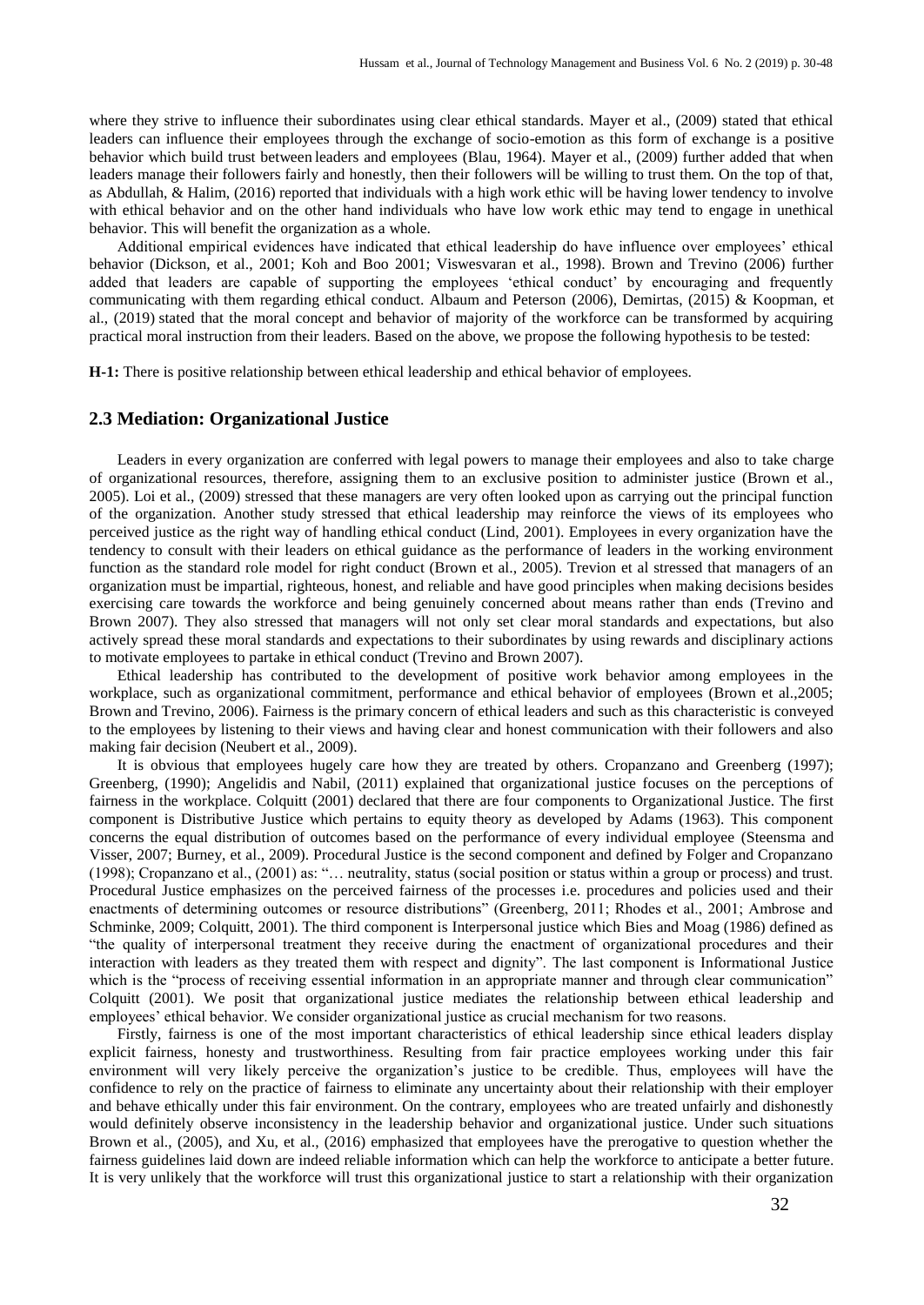should they find out that the fairness procedures are not adhered to. Lin, et al., (2009), Lambert, et al., (2019), Karam, et al., (2019) Al Halbusi, et al., (2019) and further explained that organizational justice is therefore, an important and vital element which employees can use to infer how they are managed by others.

Secondly, organizational justice according to Colquitt and Greenberg, (2003) and Brown et al., (2005) conveys the expectations to employees with clear procedures, and distribution of what type of treatment the employees are expected to receive. Many in-depth studies have highlighted the need for systems and customs of the organization be made known to the employees. This is especially regarding the integrity of the organization, such as making justice quite outstanding in the organizational context. In this way, employees will be inclined to accept that justice is not only important but is also the deciding factor whether an employee can continue to work in the organization.

In contrast, employees who are cynical and feel that there is unfairness and poor ethical standards in the organization are unlikely to rely on organizational justice, thereby causing them to behave in an unethical manner to achieve their aims (Brown, et al., 2005, Demirtas, 2015; Treviño et al., 2014). Based on the above arguments, these relationships were further scrutinized by proposing organizational justice as a crucial mechanism in the relationship between ethical leadership and ethical behavior of employees.

**H-2:** Perceived organizational justice mediates the relationship between moral leadership and good behavior of employees.

### **2.4 Moderation: Moral Identity**

According to Ashforth & Mael (1989) "moral identity is grounded in social identity theory. It is not only a social identity that comprises a person's self-concept but also a social schema that describes the self and controls ethical behavior" (Hardy & Carlo, 2005; Kelley & Stahelski, 1970; Hales, 1985). The study by Blasi (1984, 1990) affirmed that moral self-conception (i.e. self-importance of moral identity) is linked with ethical behaviors. Other scholars carried out further studies to gauge moral identity (such as Hart et al., 1998). Similarly, Aquino and Reed (2002) explained the concept of "moral identity by embracing a trait-based definition of moral identity as they assumed that there are commonly accepted moral traits that comprise moral values".

Aquino and Reed (2002) identified nine moral traits, known as the self-importance of moral identity (SIMI) which embraced a person's moral identity. The nine moral traits are "caring, compassion, fairness, friendly, generous, helpful, hardworking, honest and kind". According to them, people with high moral identity are inclined to reflect on their moral values that are internalized. According to Reynolds and Ceranic, (2007); Aquino and Reed (2002); Aquino et al., (2009); Bergman, (2002) people with high moral identity tend to be more caring, compassionate and honest compared to persons with low moral identity. Thus, if a person considers moral identity to be more important than others, it is very probable that this identity will be activated and will control the person's behavior in any situation.

This study considers moral identity as a moderator for the following reasons. Firstly, although the findings of earlier researchers have revealed positive results, nevertheless it has been contended in the literature that the monitoring of organizational justice has a positive and significant impact on employee behaviors (Elamin & Alomaim, 2011; Oshio & Kobayashi, 2009; Schyns, 2001). Moreover, Shah et al., (2017) in their research findings revealed that organizational justice's component has positive impact on the moral behavior of employees. But Trevino et al., (2014) added that recent articles have encouraged researchers to conduct further research on ethical behavior as there is still a need to strengthen the results.

Secondly, although factors generally have an impact on people's behavior, the strength of this association relies on numerous intra-individual variables (Tanghe et al., 2010; Nelissen et al., 2007). Hardy and Carlo (2005) emphasized that every individual has a set of beliefs of themselves or their own self-concept which proves to be a critical factor. A self-conception that relates to the conditions of ethical behavior pertains to an individual's moral identity which Aquino and Reed (2002) in his findings had explained as a self-conception that is focused around a cluster of moral traits. It is indeed more important for a person to be moral if he is fully focused on his own moral identity. It is, therefore, not surprising that many studies have been conducted which prove that moral identity is a forceful regulator and motivator of ethical behavior (Deteret et al., 2008; Lapsley and Lasky 2001; Shao et al., 2008; Hardy and Carlo 2005).

Many studies have also confirmed that people react to their own mistreatment by practicing unethical behavior as a way of retribution (e.g., Tepper et al., 2009; Thau and Mitchell, 2010; Holtz and Harold, 2013; Mitchell and Ambrose, 2007) but, there are other people who will deem it to be dishonest to counter to third-party mistreatment by exhibiting expected behaviors. Studies have found that persons with high moral identity are likely to have weaker tendencies to react to organizational abuses such as mistreatment or procedures by participating in unethical behavior that causes aversive effects that are tantamount to mistreating others (Tepper et al., 2009; Thau and Mitchell, 2010). Aquino and Reed, (2002); Blasi, (1984) (2004); Lapsley and Lasky; (2001) explained that when a person accepts morality as a main component of self-conceptions, it would be much convenient for him to secure this part of his identity when making moral judgments. Therefore, it can be said that the strength of a person's moral identity can influence the way a person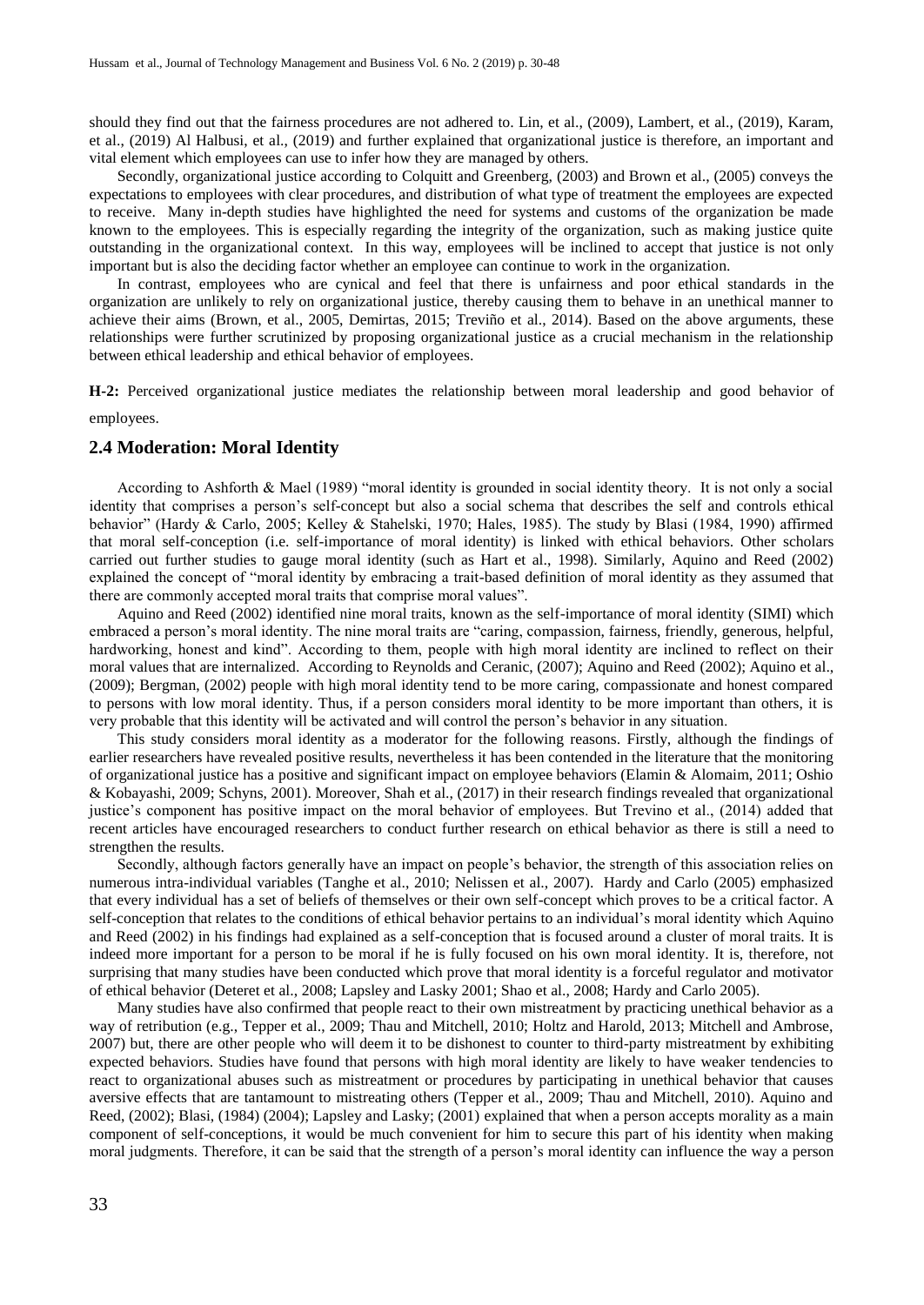reacts to and comprehend ethical choices (Shao et al., 2008) as it may affect the manner, he/she reacts to observed mistreatment. Hence, based on the prior argument, the following hypothesis has been formulated.

**H-3:** Moral identity moderates the relationship between organizational justice and employees' ethical behavior such that the relationship is stronger under a high level of moral identity than under a low level of moral identity.

## **3. Methodology**

### **3.1 Sample and Procedure**

In order test the research hypotheses, data were collected from employees who are currently working in the banking industry in Baghdad and in the western province of the Republic of Iraq. In order to overcome the Common Method Variance (CMV) problem, procedural and statistical remedies suggested by Podsakoff et al., (2003) and Tehseen et al., (2017) were carefully followed. Firstly, the survey questions were read and approved by 6 panel of experts in this area of leadership. Pre-testing via cognitive interviews were carried out. Respondents were also given explanations for each of the constructs with clear directions on how to complete the evaluation of items so as to avoid any confusion. Respondents were reassured of the confidentiality of their identities as well as the academic nature of the study.

In addition, a psychological separation among measurements was done where a social desirability construct known as "Marker variable" was utilized for statistical remedy purpose. Chin et al., (2013) recommended the measured latent marker variable (MLMV) method to identify and correct CMV when using partial least squares as the researchers have planned prior to data collection. The questionnaires were distributed to 265 employees and 230 of them were completed and usable giving a response rate of 87 percent.

#### **3.2 Measurement**

In this study, since the respondents were all Arab speakers, all the items in the questionnaire were translated from English to Arabic. Prior translating to Arabic, the researchers ensured that the contents of the English version were accurate, understandable and acceptable. The questionnaire was translated according to the "Double blinded principle" (Brislin 1980) where the original English version was translated into Arabic, and the Arabic translated version was then translated back into English by two researchers who are familiar with the field of leadership to guarantee their validity.

The questionnaire consists of four parts: ethical leadership; organizational justice; moral identity and ethical behavior. Flynn et al., (1990) suggested that the utilization of any existing scales used in earlier published studies will assure validity and reliability. Accordingly, in this study, items were adapted from the following earlier studies of (Brown et al., 2005; Aquino and Reed, 2002; Colquitt, 2001; Lu, C. S., & Lin, and C. C., 2014).

#### **3.2.1 Ethical leadership**

Ethical leadership can be assessed using the six ethical leadership evaluation elements which were taken from Brown et al., (2005), namely: Treating employee fairly, Listening, Concerning, Trust, Behavior model and Communication response. Ethical leadership involves 10 items. Example of the items "My supervisor listened to what employees have to say". The response format is "5-Likert Scale ranging from '1= Strongly Disagree' to '5= Strongly Agree".

#### **3.2.2 Organizational Justice**

Organizational justice has been assessed by twenty items adapted from Colquitt's (2001) scale for employees' perception in the workplace. The twenty items refer to "distributive justice", "procedural justice", "interpersonal justice" and "informational justice." The four types of equality pertaining to organizations are classified as follows: *Distributive Justice,* was measured by using four items which concentrate more on equal payment, promotion, sufficient recognition, and rewards. Sample of item "Does your outcome reflect the effort you have put into your work". *Procedural Justice,* a seven-item scale was adapted for this variable. It measures the procedures/practices fairness in the workplace and to what extent the procedures are equally and consistently applied to everyone. Sample items are "Have you been able to express your views and feelings during those procedures". *Interpersonal Justice* was measured using a four-item scale regarding employees' interaction with their superior at the workplace such as how their supervisor treats them in a polite manner, with dignity and with respect. Sample of item is "Has your superior treated you in a polite manner?". For *Informational justice,* the following five items refer to the authority figure who enacted the procedure in respect of the information being provided. The sample item is "Were your superior's explanations regarding the procedures reasonable". All The response of organizational justice dimensions format is "5- Likert Scale with anchors of ' $1 = To$  a Small Extent' to ' $5 = To$  a Large Extent''.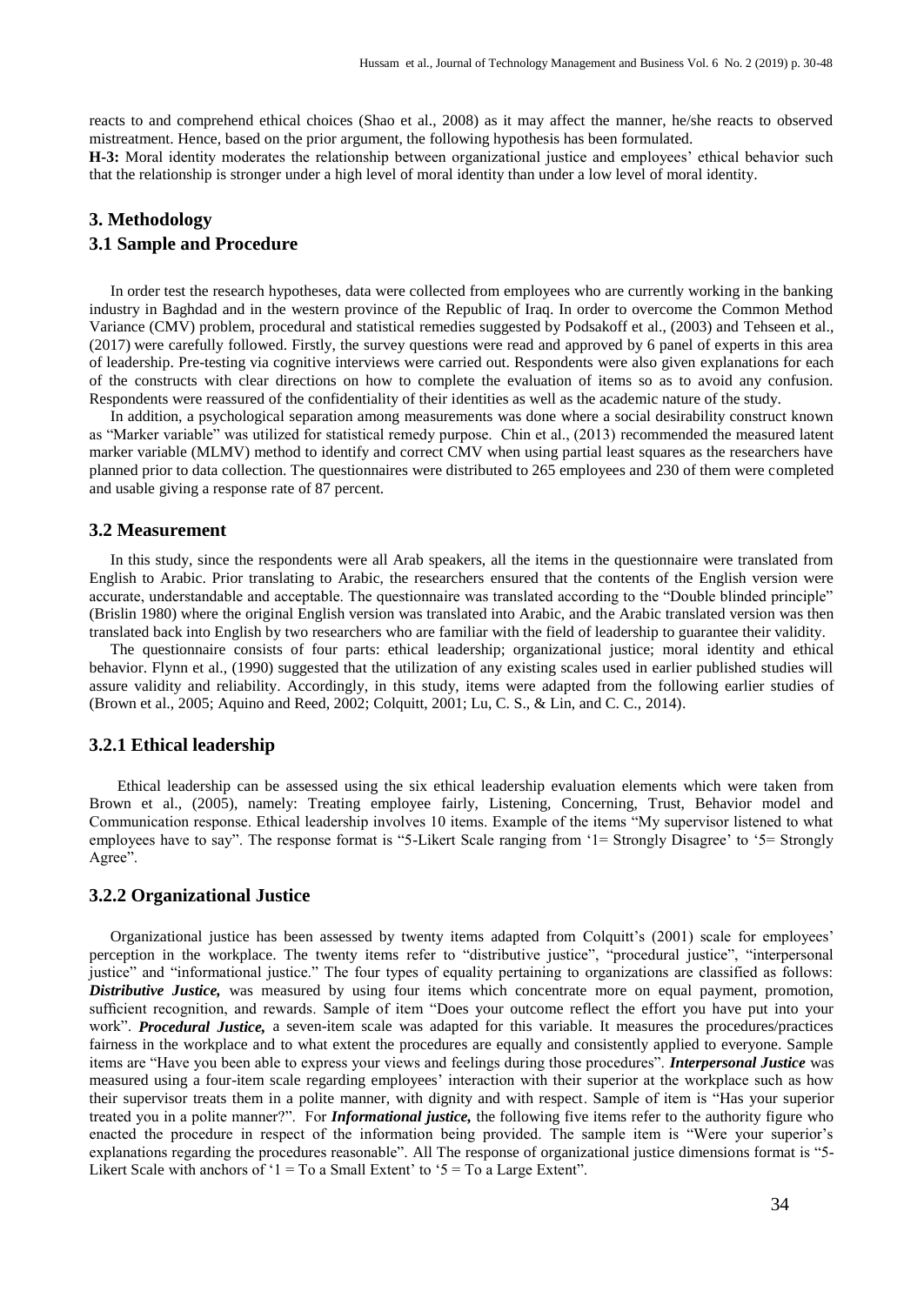#### **3.2.3 Moral identity**

To measure moral identity of self-importance, moral identity (SIMI) five items were used which adapted from (Aquino and Reed, 2002). These items were clearly reported in the literatures and were broadly utilized by the previous studies (Reed and Aquino, 2003; Hardy and Carlo, 2005). Example of the items "It would make me feel good to be a person who possess these characteristics". The main measurement of moral identity is responded on a "5-Point Likert Scale 1=Strongly Disagree to 5=Strongly Agree".

#### **3.2.4 Ethical Behavior**

Ethical behavior is referred to as an employee's ethical behavior in their organization. To assess this construct, sixteen items have been adapted from past studies (Ferrell et al., 2000; Lu, C. S., & Lin, C. C., 2014). An example of the items "I am careful with company materials and supplies". The response format is "5-Likert Scale ranging from 1= Strongly Disagree' to '5= Strongly Agree".

#### **3.2.5 Social Desirability**

This variable was used as a "Marker variable" as this variable theoretically is not related to the research framework in the given study. However, this variable has been used to statistically control the Common Method Variance (CMV). It contains 7 items, which were adapted from (Fischer and Fick, 1993; Crowne & Marlowe, 1960). An example of the items "I have never been annoyed when people expressed ideas which are very different from my own". Cognitive rigidity is responded on a "5- point Likert scale 1=Strongly Disagree to 5=Strongly Agree".

#### **4. Results and Finding**

In this research, the Structural Equation Modeling (SEM) through Partial Least Squares (PLS) method was conducted for the purpose of analyzing the research model using SmartPLS 3.0 software (Ringle et al., 2015). Descriptive analysis was performed and followed by measured latent marker variable (MLMV) method to identify and correct CMV (Chin et al., 2013). Firstly, Anderson & Gerbing (1988) and Hair et al., (2017), recommended to apply two analytical techniques; starting with the evaluation of the measurement model (validity and reliability), and followed by the structural model assessment (hypothesis relationship testing). A two-step assessment approach process, which comprise both the measurement model and structural model, has advantages on the one-step (Schumacker  $\&$ Lomax, 2004; Hair et al., 2010). Hair et al., (2017) has clearly mentioned that, the measurement model indicates how each of the constructs measure, in order to explain the relationship among variables the structural model will indicate how each of the constructs are related to each other. For this present study, the PLS statistical method has been chosen because PLS possess features that can simultaneously analyze the measurement model and structural model so as to give a better and more accurate estimation (Barclay et al., 1995).

#### **4.1 Demographic Analysis of Respondent**

This section covers the demographic information of respondents which was performed by SPSS version 21. As revealed, 67.4% of the respondents were male and 32.6% are female. In term of age the highest score was for employee's range between 31 and 40, 34.8%. In terms of marital status of employees, 20.4% are single, 67.0% are married, 6.5% are widowed, and 6.1% are divorced. In regard of educational background people holds bachelor's Degree were the highest number gained 52.2%. Monthly Income, employees receiving amount among 450,000- 549,999 were the highest which was 30.0%. In terms of job experience, employees working between 6-10 years, obtained the scored 39.1%. The details are illustrated in the (Appendix A).

As mentioned earlier, since the data were collected from one single source, the researchers have applied statistical remedies to minimize the Common Method Variance (CMV). The researchers drew a hypothesized model using Smart PLS software and observed the initial  $R^2$  value of endogenous constructs (see Appendix B, Figure.1). Then we assigned the "Marker Variable" on the endogenous constructs and again observed the  $R^2$  value (see Appendix B Figure.2). Then the researchers were compared between the initial  $R^2$  value of endogenous constructs prior and after adding the "Marker Variable" as the revealed for the Ethical Behavior (e.g., 0.473-0.520), and for the Organizational justice (e.g., 0.314-0.318). Thus, the difference was found in the  $R^2$  value of endogenous constructs after partialling out the Marker Variable which is not significantly different as presented in the Table 1, which is less than 10% (Podsakoff et al., 2003; Chin et al., 2013). This result has provided another clue for the no substantial common method bias in this research.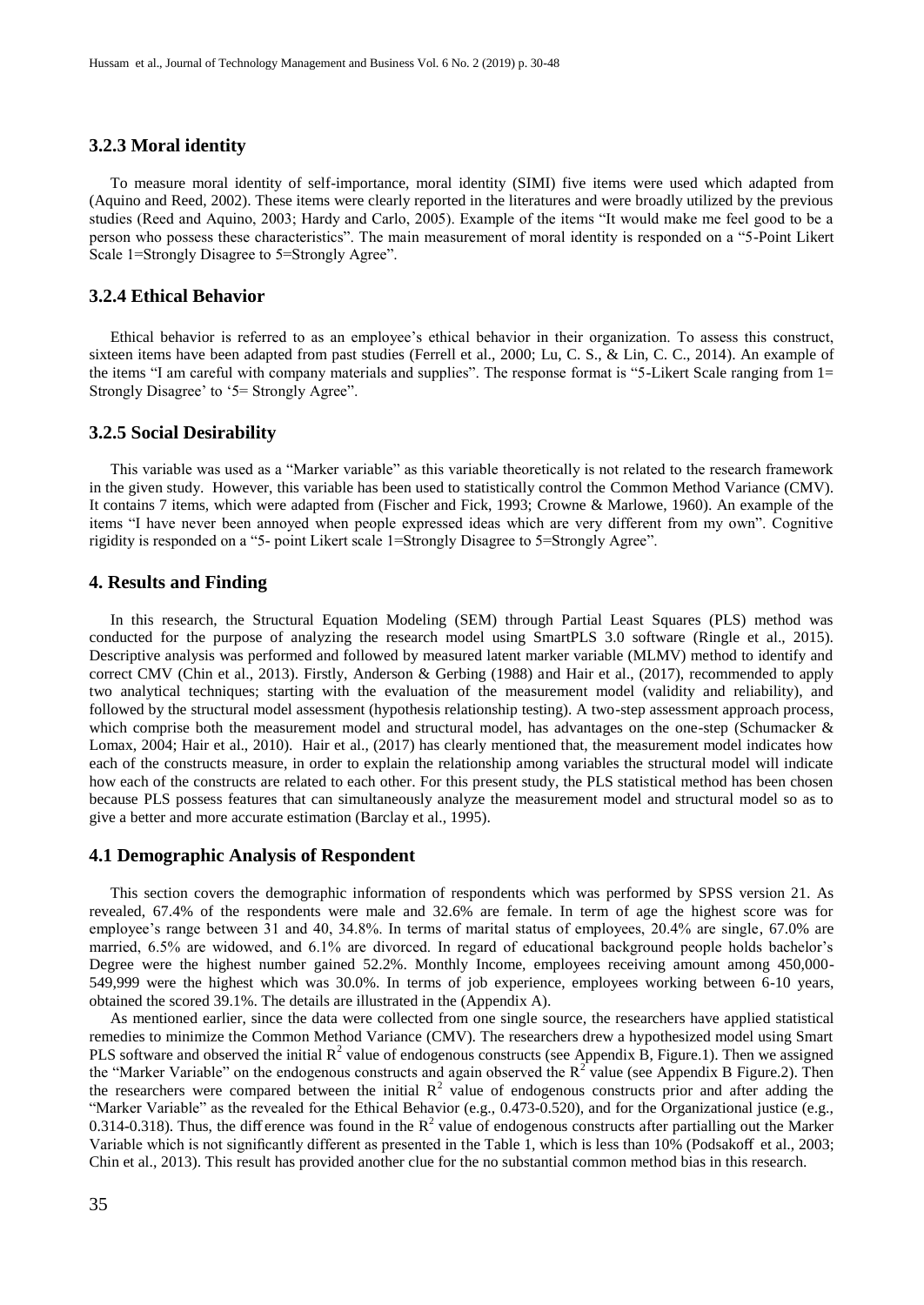| <b>Factors</b>                | $\mathbf{R}^2$<br><b>Not including Marker Variable</b> | $\mathbf{R}^2$<br><b>Including Marker Variable</b> |  |  |
|-------------------------------|--------------------------------------------------------|----------------------------------------------------|--|--|
| <b>Ethical Behavior</b>       | 0.473                                                  | 0.520                                              |  |  |
| <b>Organizational Justice</b> | 0.314                                                  | 0.318                                              |  |  |

#### **Table 1 - Statistical Remedy of Common Method Variance (CMV)**

*Note:* the change of the value of the R2 should be less 0.10

#### **4.2 Measurement Model**

To assess the measurement model, we examined the internal consistency reliability, convergent validity, and discriminant validity. To evaluate the internal consistency of the measurement scale, Composite Reliability (CR) was utilized in the given study. The ranging of the CR was from 0.803 to 0.932 which achieved the acceptable level of 0.07, hence the indication of the internal consistency reliability is established (Hair et al., 2017). The Average Variance Extracted (AVE) was conducted to measure the convergent validity. The evidence of the convergent validity was confirmed because the AVE for the all constructs exceeded the threshold which ranged from (0.512 to 0.872) (Hair et al., 2017). as presented in measurement model (see Appendix C).

Furthermore, in recent literatures, the Fornell-Larcker criterion has been strongly criticized because it does not accurately reveal the lack of discriminant validity in common research situations (Henseler et al., 2015). Alternatively, it was suggested to use the technique, Heterotrait-Monotrait Ratio (HTMT) of correlations and based it on the Multitrait-Multimethod Matrix. Hence, in this study HTMT was employed to assess the discriminant validity. There is a problem with the discriminant validity when the HTMT value is greater than HTMT0.90 value of 0.90 (Gold et al., 2001) Besides that the HTMT0.85 value of 0.85 (Kline, 2010), as revealed in Table 2, indicates that the determined discriminant validity was lower than the recommended value of 0.85.

**Table 2 - Discriminate Validity through HTMT**

| <b>Constructs</b> | EB    | EL    | MI    | OJ    |
|-------------------|-------|-------|-------|-------|
| EB                | 0.676 |       |       |       |
| EL                | 0.588 | 0.744 |       |       |
| MI                | 0.506 | 0.35  | 0.787 |       |
| OJ                | 0.552 | 0.56  | 0.489 | 0.546 |

*Note:* EB= Ethical Behavior, EL= Ethical Leadership, MI= Moral Identity, OJ= Organizational Justice.

#### **4.3 Structural model**

Recently Hair et al., (2017) proposed the criteria for structural model measurement which can be assessed by the beta ( $\beta$ ),  $R^2$  and the corresponding t-values through the bootstrapping process with re-sampling of 500. Therefore, as was suggested, the effect size  $(f^2)$  also needs to be reported. In addition, Sullivan & Feinn (2012) cited that the p-value can be applied to establish whether the eff ect exists, but in this way, it will not disclose the size of the effect. Therefore, the research hypothesis has been examined utilizing the structural model and the level of acceptance of the path coefficients advocated by Hair et al., (2011) and Wetzels et al., (2009), whereby the 0.1 path coefficient is the minimum to have an impact on the model. The suggested significant level of the coefficients must be at least 0.05 (i.e. 95% confidence level). The significance of the hypotheses for all constructs was based on the t-values retrieved using Smart-PLS Bootstrapping from the 5000 re-samples.

#### **Hypothesis 1 (Ethical Leadership & Ethical behavior)**

As this research advocated the positive association of ethical leadership and ethical behavior of employees, the tvalues were compared using 1-tailed test as shown in Table 3, to test the significance. As revealed form the result stated that H<sub>1</sub> Ethical Leadership on the Employees Ethical Behavior was supported ( $\beta$ =0.376, t=4.848; p < 0.001). Referring to Table 3.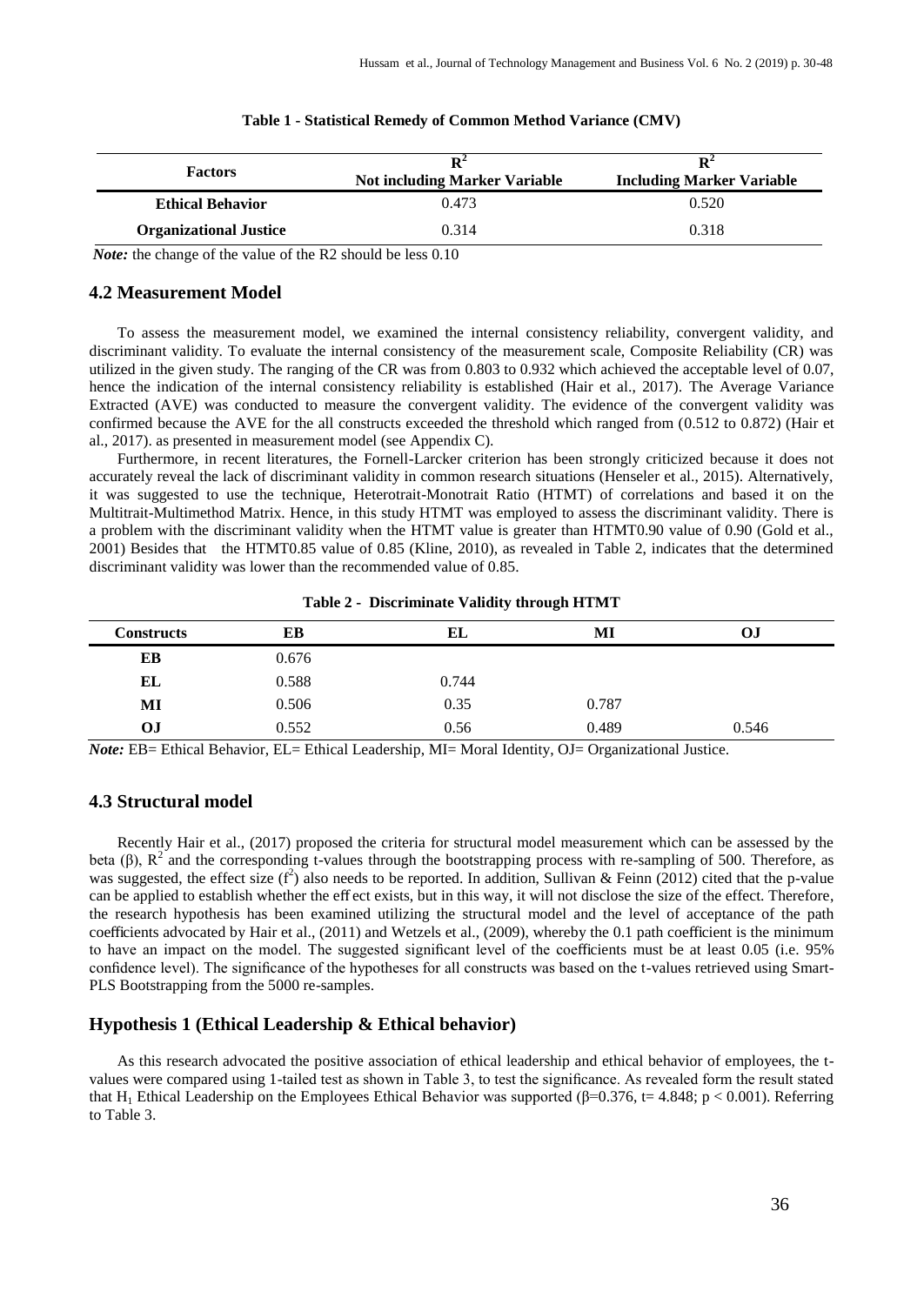#### **Hypothesis 2 (Mediating Role)**

The mediating effect of organizational justice on the relationship of ethical leadership and ethical behavior of employees was tested according to suggestion by Hair et al., (2017) to employ the bootstrapping method used by Preacher & Hayes (2004) and Preacher & Hayes' (2008). Table 3, which presents the outcome of the analysis, revealed that indirect effect  $\beta$ = 0.116 was significant with t- value of 2.594. Preacher and Hayes (2008) mentioned that when the  $0.116$ ,  $95\%$ , CI: [LL=0.  $0.037$ , UL=0.200] does not straddle a 0 in between, it indicates there is mediation. For this study we can conclude that the mediation effect of the organizational justice is statistically significant i.e.  $H_2$  is supported.

| <b>Hypothesis</b> | Relationship | SВ    | SЕ    | value | values | LL    | UL    | <b>Decision</b> | $\mathbf{R}^2$ | £4    |
|-------------------|--------------|-------|-------|-------|--------|-------|-------|-----------------|----------------|-------|
| H1                | $EL$ -> $EB$ | 0.376 | 0.078 | 4.848 | 0.000  | 0.257 | 0.498 | Supported       | 0.473          | 0.182 |
| H <sub>2</sub>    | EL > OJ > EB | 0.116 | 0.045 | 2.594 | 0.010  | 0.037 | 0.200 | Supported       | 0.314          | 0.048 |

**Table 3 - Hypothesis Testing Direct effect & Mediation Indirect effect**

*Key:* EL= Ethical Leadership, EB= Ethical Behavior OJ= Organizational Justice.

#### **Hypothesis 3 (Moderating Role of Moral Identity)**

The moderating effect of moral identity was tested by employing the orthogonalizing approach. This is to minimize the multicollinearity problem. According to Henseler & Chin,  $(2010)$  this approach is preferred when the exogenous construct and moderator variable are measured reflectively which is the case in this study.

In carrying out moderation analysis, the  $R^2$ , is an important and serious issue. According to the results, the initial  $R^2$  was 0.473. After the interaction effect the  $R^2$  was changed to 0.507., the  $R^2$  changed to 0.034 indicating that with additional interaction term the  $R^2$  has changed about 3.4 %, which is an additional variance. Furthermore, for the  $f^2$ interpretation we followed Cohen's (1988) suggestion, hence the  $f<sup>2</sup>$  of the given study was 0.069 which is considered as small. However, although the  $H_3$  was not significant as shown in the Table 4, nevertheless, the impact is still important. The study showed that a positive relationship exists between organizational justice and ethical behavior and that employee's ethical behavior is stronger the higher the level of moral identity.

#### **Table 4 - Moderation Testing**

| <b>Hypothesis</b> | Relationship                                                                                                                                                                                                                                                                                           | SВ       | SЕ    |       | t-value p value | LL       | UL   | Decision      |
|-------------------|--------------------------------------------------------------------------------------------------------------------------------------------------------------------------------------------------------------------------------------------------------------------------------------------------------|----------|-------|-------|-----------------|----------|------|---------------|
| <b>H3</b>         | $OJ*MI \rightarrow EB$                                                                                                                                                                                                                                                                                 | $-0.219$ | 0.267 | 0.819 | 0.207           | $-0.395$ | 0.33 | Not Supported |
|                   | $\mathbf{I}$ $\mathbf{Z}$ and $\mathbf{Q}$ and $\mathbf{Z}$ and $\mathbf{Z}$ are $\mathbf{Z}$ and $\mathbf{Z}$ and $\mathbf{Z}$ are $\mathbf{Z}$ and $\mathbf{Z}$ are $\mathbf{Z}$ and $\mathbf{Z}$ are $\mathbf{Z}$ and $\mathbf{Z}$ are $\mathbf{Z}$ and $\mathbf{Z}$ are $\mathbf{Z}$ and $\mathbf$ |          |       |       |                 |          |      |               |

**Key:** OJ\*MI -> EB= Organizational Justice\*Moral Identity-> Ethical Behavior.

#### **5. Discussion**

The aim of this research is to identify the important factors that have an impact on ethical behavior of employees. From the findings, the main three components are ethical leadership, organizational justice and moral identity were identified as crucial components. As revealed form the results ethical leadership and organizational justice were found to be significant, whereas moral identity is not. The organizations in the new millennium have been loaded with a hard task in the new era of ethical scandals. Apart from that, the organization requires highly committed people, who possess integrity and transparency. Such organizations require appropriate behavior on the part of employees for the overall development of the organization so as to maintain their competitiveness and to continue to provide quality services to the community, stakeholders and customers.

The study revealed that ethical leadership behavior and organizational justice are significant, while moral identity is not. It can be stated that employees have substantial interaction with their leaders in the workplace where some leaders are so sociable and have great relationship with their followers outside the organization which they are working in. Close interaction and communication with supervisors, inside or outside the workplace, could build a strong relationship, which can lead to a profound effect on ethical leadership and on employees' ethical behavior. This finding is consistent with past studies (Mayer et al., 2009; Lu, C. S., & Lin, C. C., 2014).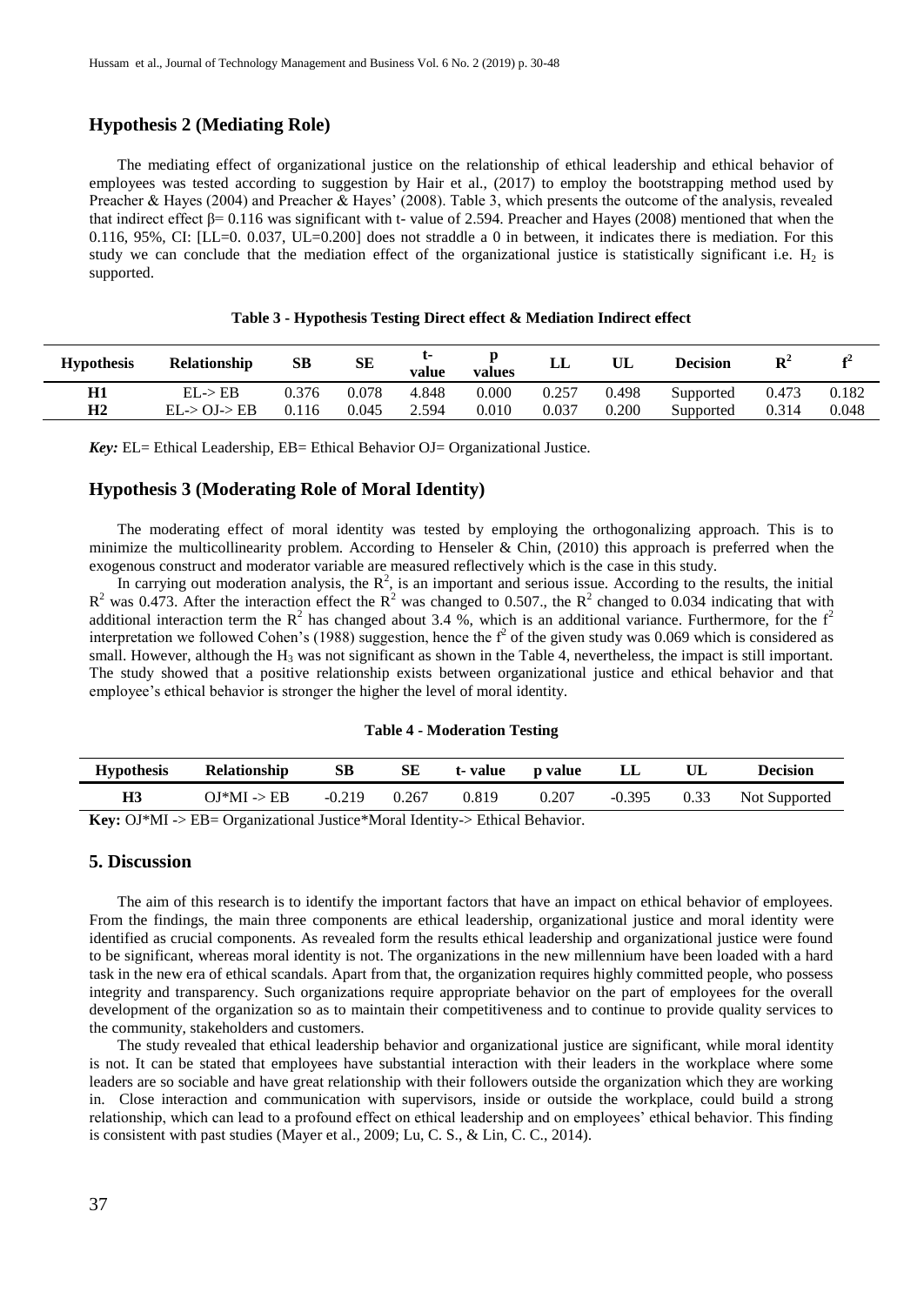In regard organizational justice, as shown in the findings, the perceive of organizational justice is an essential element to employees' ethical behavior, for instance when the followers seen the fairness in particular workplace applied consistently accurately, definitely will act ethically. Hence, the subordinates can infer their future works and psychologically they will have great perception of the organizational justice, and then led to a positive behavior. Thus, organizational justice was statistically significant to ethical behavior of employees, which is similar with the last studies (Demirtas, 2015; Shah et al., 2017; Al Halbusi, et al., 2018).

Surprisingly, moral identity as moderating variable was statistically insignificant. This finding needs to be carefully considered though. At first glance, the ethnic diversity that exists in the Iraqi workplace verified that the perceived and perceptions of moral identity are different and this varieties are indeed led to different outcomes. Iraq is considered as country has variety of ethnic. Since the responsibility and difficulty for any failure fall on an individual's shoulders, that will be different in the diversity context in term of self-regulation and self-conception which is very hard to verify in context has ethnic diversity. Moral identity is an important source for organization such as making ethical decision, taking responsibilities, having honest close communication with their leaders and peers and schedule of activities which are substantial features of moral identity based on the self-conceptions and regulatory. By the same token, this point is highlighted in the Iraqi context with ethnic diversity where, basically, the different diversity of employees may provide an unconscious prescription makes a high difference of the notions. This may turn into a serious case if any failure occurred and employees are blamed. So, based on the statistical results of this study, the moral identity may provide a great opportunity to develop a good relationship with the employee and influence their ethical conduct based on the similar diversity which need be reconsidered.

A further possible explanation according to Hofstede, G. (1984) Iraqi society is collectivist nature, so in the collectivist nature of Iraqi society; in comparison with individualistic societies, defining moral identity as selfconception and self-regulatory, this is clear for individualistic people works better rather than collectivistic. Thus, the collectivist nature could be the main reason moral identity was not supported, therefore, in a collectivism culture could noticeably disapprove the moral identity in the Iraqi context. For instance, employees feel and behave better when they have more action and interaction of individualism rather than collectivism. It must be mentioned that previous studies have shown moral identity as being statistically significant and positive relationship with ethical behavior (e.g., Nelissen et al., 2007; Tanghe et al., 2010).

#### **6. Research Implication and Limitation**

This study has identified two essential factors to the research model, which were not included in the previous studies such as organizational justice as mediation on the relationship of ethical leadership and employees' ethical behavior, which is the most important implication to the business's ethics literatures. In addition, this study adopted moral identity as moderator in the relationship between organizational justice and ethical behavior of employees which is a new contribution to the body of knowledge. This study is also important for practice since the findings of this research can be utilized by organizations as guidance to improve their organization process.

There are some limitations to this study. Firstly, is the relatively small number of participants. A bigger sample size will improve the findings. Second, data were collected form self-report single source. The outcomes of this research may be affected by the Common Method bias, although this study has employed procedures remedies. Furthermore, in this study the sample was not diverse in terms of demographics. Respondents were all from the banking industry in Iraq thus, the research findings may not be generalizable to other countries or cultures (Resick et al., 2006).

#### **7. Future Research and Conclusion**

Further research may consider more specific ethical behavior variables such as whistle-blowing, and counterproductive work behavior as outcomes. Future research could also examine individualism as moderator. Furthermore, in this study data were collected from individuals. Future studies may collect data from teams to examine ethical behavior at the group or team levels.

To conclude, ethical behavior is an important concern for any organization. It is very crucial for the management of organizations to make sure that an ethical environment exist in the workplace. This study has added to our understanding of how ethical leadership and organizational justice can improve ethical behavior standards among members of an organization. In addition, this study also highlighted the importance of appropriately matching organizational justice and ethical behavior of employees with the moral identity. Extending the theory and results of this study to other organizational contexts is certainly warranted.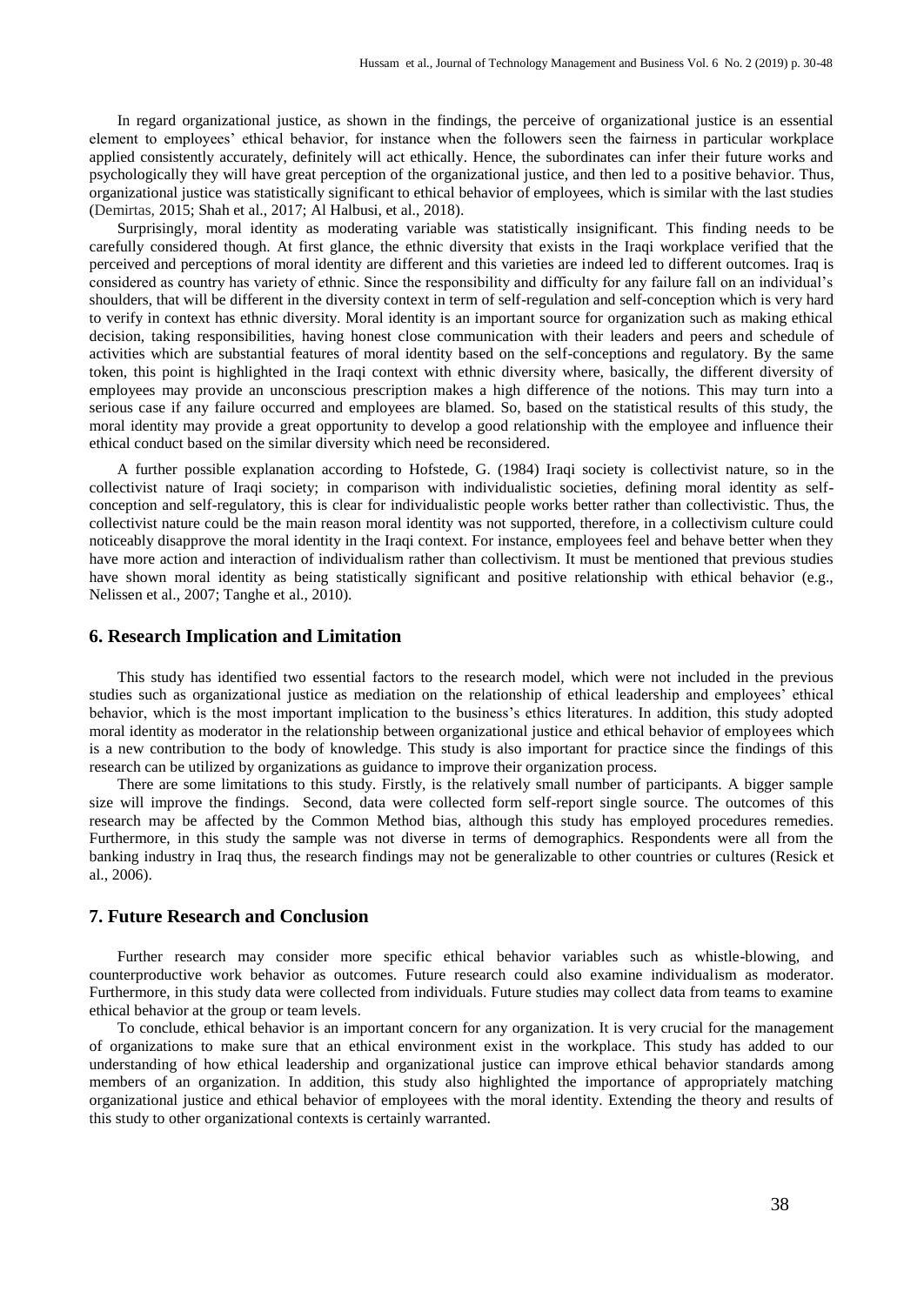| Percentage             | <b>Demographic Respondents</b> | <b>Frequency</b> | $\frac{0}{0}$ |
|------------------------|--------------------------------|------------------|---------------|
| Gender:                | Male                           | 155              | 67.4          |
|                        | Female                         | 75               | 32.6          |
|                        |                                |                  |               |
| Age:                   | Less than 25                   | 14               | 6.1           |
|                        | $25 - 30$                      | 57               | 24.8          |
|                        | $31 - 40$                      | 80               | 34.8          |
|                        | $41 - 50$                      | 59               | 25.7          |
|                        | More than 51                   | 20               | 8.7           |
| <b>Marital Status:</b> | Single                         | 47               | 20.4          |
|                        | Married                        | 154              | 67.0          |
|                        | Widowed                        | 15               | 6.5           |
|                        | Divorced                       | 14               | 6.1           |
| <b>Education:</b>      | <b>High School</b>             | 31               | 13.5          |
|                        | Diploma                        | 44               | 19.1          |
|                        | <b>Bachelor's Degree</b>       | 120              | 52.2          |
|                        | <b>Master's Degree</b>         | 16               | 7.0           |
|                        | Doctorate Degree               | 19               | 8.3           |
| <b>Monthly Income:</b> | 149,000 or Less                | $\sqrt{2}$       | 0.9           |
|                        | 150,000 - 249999               | $\overline{2}$   | 0.9           |
|                        | 250,000 - 349,999              | 9                | 3.9           |
|                        | 350,000 - 449,999              | 40               | 17.4          |
|                        | 450,000 - 549,999              | 69               | 30.0          |
|                        | 550,000 - 649,999              | 66               | 28.7          |
|                        | 650,000 or above               | 42               | 18.3          |
| Job Experience:        | 2 Years or Less                | 14               | 6.1           |
|                        | $3 - 5$ Years                  | 45               | 19.6          |
|                        | 6-10 Years                     | 90               | 39.1          |
|                        | 11 - 15 Years                  | 31               | 13.5          |
|                        | 16 Years or More               | 50               | 21.7          |

 **Appendix: A** Demographic Profile of Respondents.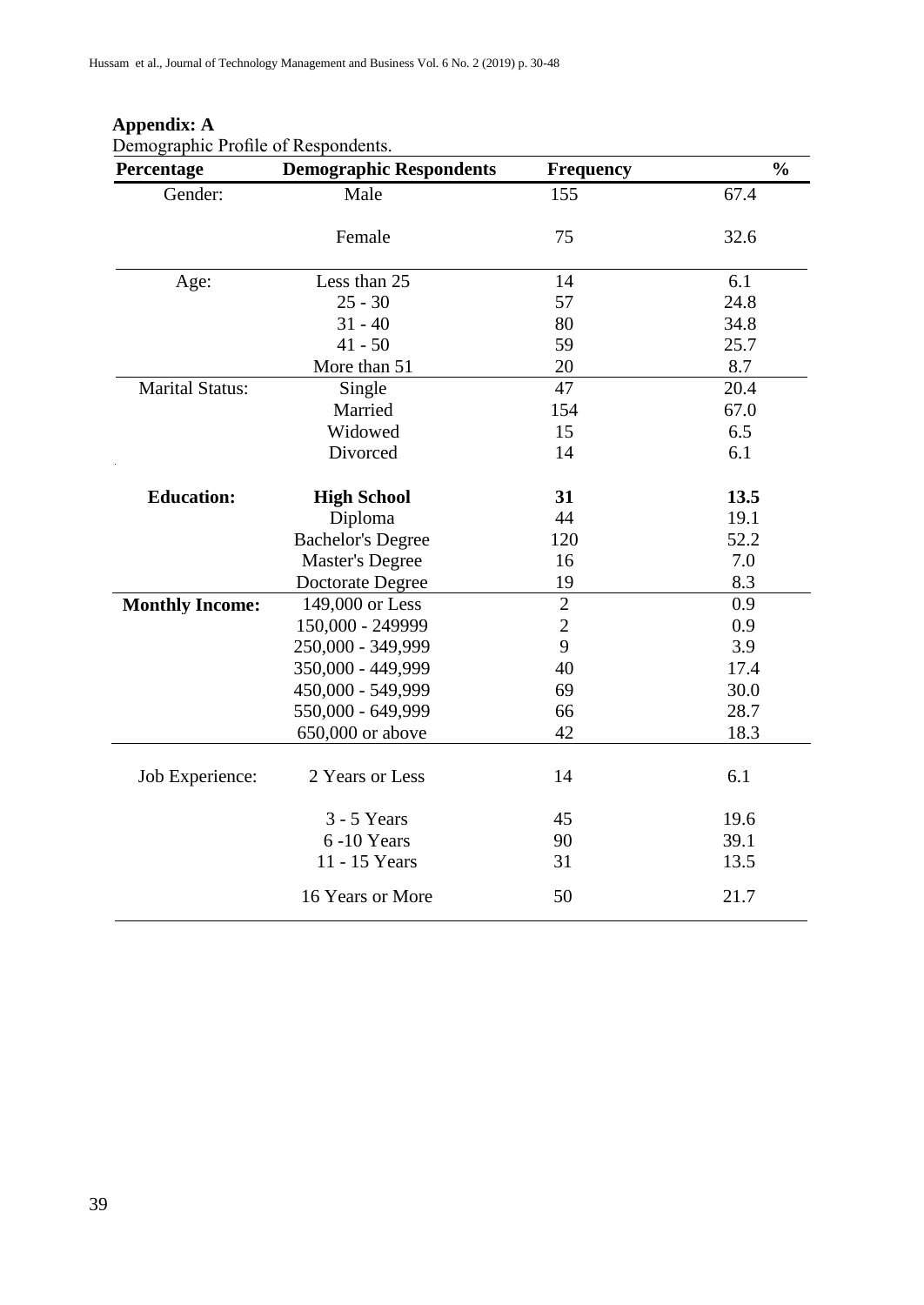## **Appendix B:** The Assessment of The Common Method Variance by Marker Variable



**Fig. 1 - Before Marker Variable**



**Fig. 2 - After Marker Variable**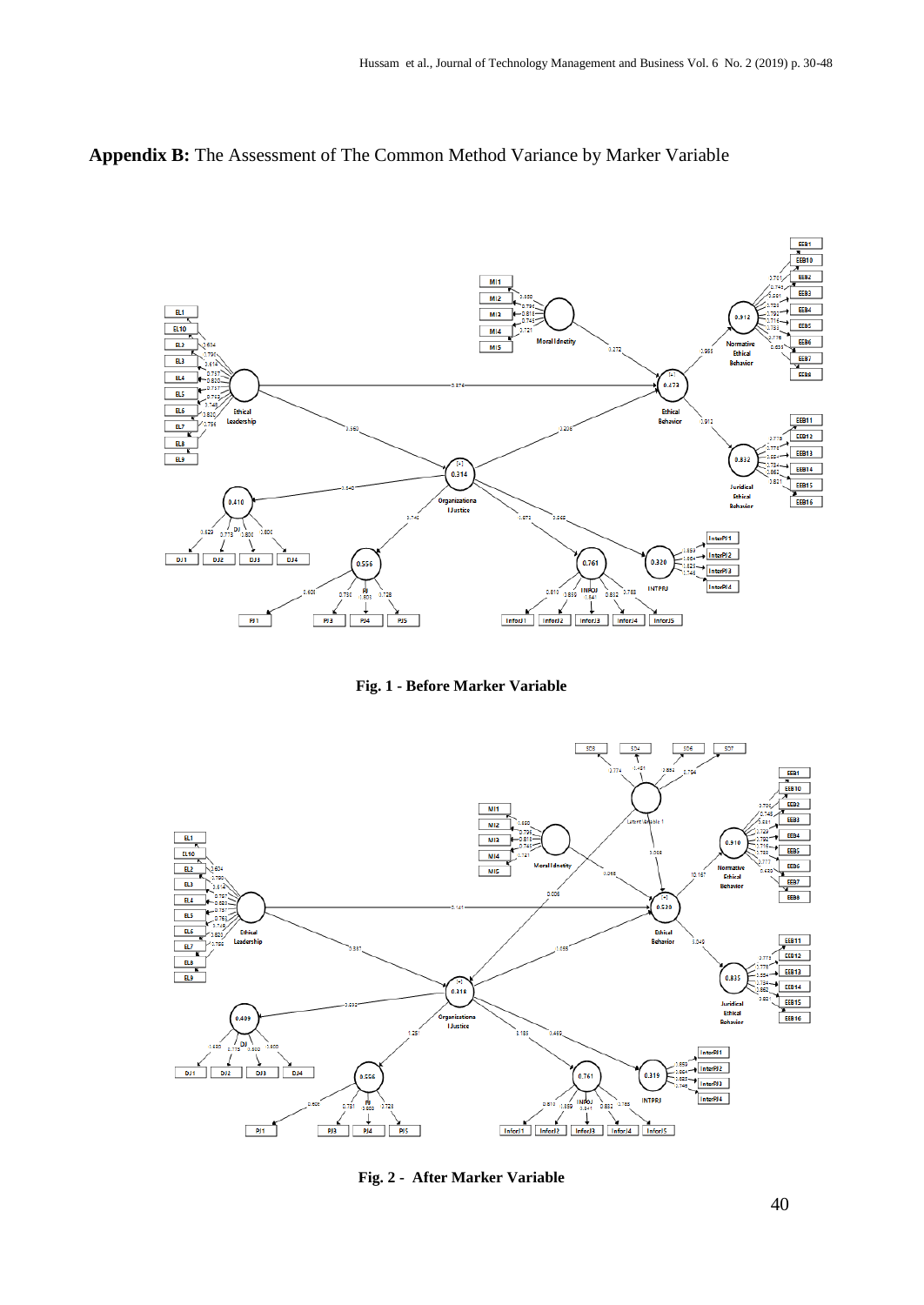| <b>First-Order Constructs</b> | <b>Second - Order Constructs</b> | <b>Items</b>                 | Loading | $\mathbf{AVE}$ | CR    |
|-------------------------------|----------------------------------|------------------------------|---------|----------------|-------|
| <b>Ethical Leadership</b>     |                                  | EL1                          | 0.604   | 0.554          | 0.925 |
|                               |                                  | EL2                          | 0.614   |                |       |
|                               |                                  | EL3                          | 0.757   |                |       |
|                               |                                  | $\rm{EL4}$                   | 0.820   |                |       |
|                               |                                  | EL <sub>5</sub>              | 0.737   |                |       |
|                               |                                  | EL <sub>6</sub>              | 0.763   |                |       |
|                               |                                  | EL7                          | 0.748   |                |       |
|                               |                                  | $\rm EL8$                    | 0.820   |                |       |
|                               |                                  | EL9                          | 0.756   |                |       |
|                               |                                  | EL10                         | 0.790   |                |       |
|                               |                                  |                              |         |                |       |
| <b>Distributive Justice</b>   |                                  | DJ1                          | 0.629   | 0.568          | 0.839 |
|                               |                                  | DJ <sub>2</sub>              | 0.773   |                |       |
|                               |                                  | DJ3                          | 0.800   |                |       |
|                               |                                  | DJ4                          | 0.800   |                |       |
|                               |                                  |                              |         |                |       |
| <b>Procedural Justice</b>     |                                  | PJ1                          | 0.608   | 0.520          | 0.811 |
|                               |                                  | PJ3                          | 0.730   |                |       |
|                               |                                  | PJ4                          | 0.803   |                |       |
|                               |                                  | PJ5                          | 0.728   |                |       |
|                               |                                  |                              |         |                |       |
| <b>Informational Justice</b>  |                                  | InforJ1                      | 0.810   | 0.681          | 0.914 |
|                               |                                  | InforJ2                      | 0.859   |                |       |
|                               |                                  | InforJ3                      | 0.841   |                |       |
|                               |                                  | InforJ4                      | 0.832   |                |       |
|                               |                                  | InforJ5                      | 0.783   |                |       |
|                               |                                  |                              |         |                |       |
| <b>Interpersonal Justice</b>  |                                  | InterPJ1                     | 0.859   | 0.680          | 0.895 |
|                               |                                  | InterPJ2                     | 0.864   |                |       |
|                               |                                  | InterPJ3                     | 0.825   |                |       |
|                               |                                  | InterPJ4                     | 0.746   |                |       |
|                               | Organizational Justice           | Distributive Justice         | 0.640   | 0.511          | 0.803 |
|                               |                                  | Procedural Justice           | 0.745   |                |       |
|                               |                                  | <b>Interpersonal Justice</b> | 0.565   |                |       |
|                               |                                  | <b>Informational Justice</b> | 0.872   |                |       |
| <b>Moral Identity</b>         |                                  | MI1                          | 0.850   | 0.620          | 0.890 |
|                               |                                  | MI2                          | 0.796   |                |       |
|                               |                                  | MI3                          | 0.818   |                |       |
|                               |                                  | MI4                          | 0.745   |                |       |
|                               |                                  | MI5                          | 0.721   |                |       |
|                               |                                  |                              |         |                |       |

## **Appendix C:** Measurement Model (Constructs Reliability and Validity)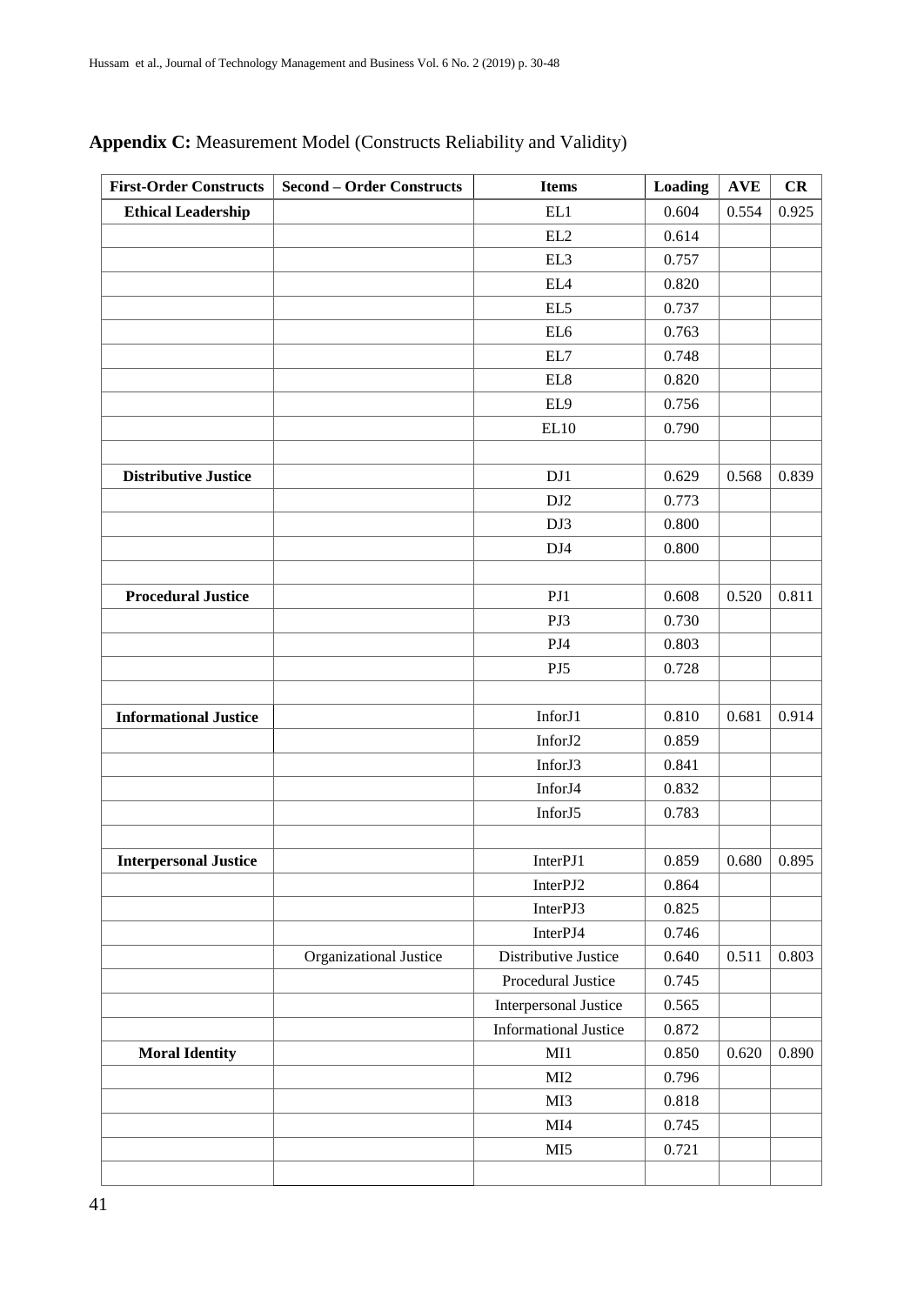| <b>Normative Ethical</b>                    |                         | EEB1                          | 0.701 | 0.512 | 0.903 |
|---------------------------------------------|-------------------------|-------------------------------|-------|-------|-------|
| <b>Behavior</b>                             |                         |                               |       |       |       |
|                                             |                         | EEB <sub>2</sub>              | 0.581 |       |       |
|                                             |                         | EEB3                          | 0.729 |       |       |
|                                             |                         | EEB4                          | 0.792 |       |       |
|                                             |                         | EEB5                          | 0.716 |       |       |
|                                             |                         | EEB6                          | 0.733 |       |       |
|                                             |                         | EEB7                          | 0.776 |       |       |
|                                             |                         | EEB8                          | 0.639 |       |       |
|                                             |                         | EEB10                         | 0.745 |       |       |
|                                             |                         |                               |       |       |       |
| <b>Juridical Ethical</b><br><b>Behavior</b> |                         | EEB11                         | 0.775 | 0.578 | 0.890 |
|                                             |                         | EEB12                         | 0.778 |       |       |
|                                             |                         | EEB13                         | 0.554 |       |       |
|                                             |                         | EEB14                         | 0.734 |       |       |
|                                             |                         | EEB15                         | 0.862 |       |       |
|                                             |                         | EEB16                         | 0.821 |       |       |
|                                             | <b>Ethical Behavior</b> | Normative Ethical<br>Behavior | 0.955 | 0.872 | 0.932 |
|                                             |                         | Juridical Ethical<br>Behavior | 0.912 |       |       |

**Note:** AVE= Average Variance Extracted; CR= Composite Reliability

#### **References**

Abdullah, A., & Halim, F. W. (2016). The influence of work ethic and counterproductive work behaviour of civil servants. *Journal of Technology Management and Business*, *3*(1).

Al Halbusi, H., Tehseen, S., Hamid, F. A. H., & Afthanorhan, A. (2018). A Study of Organizational Justice on the Trust in Organization under the Mediating Role of Ethical Leadership. Journal of ethics and leadership, 2, (4).

Al Halbusi, H., Ismail, M. N. B., & Omar, S. B. (2019). A Conceptual Proposal: Ethical Leadership Moderates the Effect of Organizational Justice on Ethical Employee Behavior. *Kuwait Chapter of the Arabian Journal of Business and Management Review*, *8*(1), 10-19.

Adams, J. S. (1963). Towards an understanding of inequity. *The Journal of Abnormal and Social Psychology, 67*(5), 422.

Albaum, G., & Peterson, R. A. (2006). Ethical attitudes of future business leaders: Do they vary by gender and religiosity? *Business & Society*, *45*(3), 300-321.

Ambrose, M. L., & Schminke, M. (2009). The role of overall justice judgments in organizational justice research: a test of mediation. *Journal of applied psychology, 94*(2), 491.

Anderson, J. C., & Gerbing, D. W. (1988). Structural equation modeling in practice: A review and recommended twostep approach. *Psychological bulletin, 103*(3), 411.

Angelidis, J., & Ibrahim, N. A. (2011). The impact of emotional intelligence on the ethical judgment of managers. *Journal of Business Ethics, 99*(1), 111-119.

Aquino, K., & Reed II, A. (2002). The self-importance of moral identity. *Journal of personality and social psychology, 83*(6), 1423.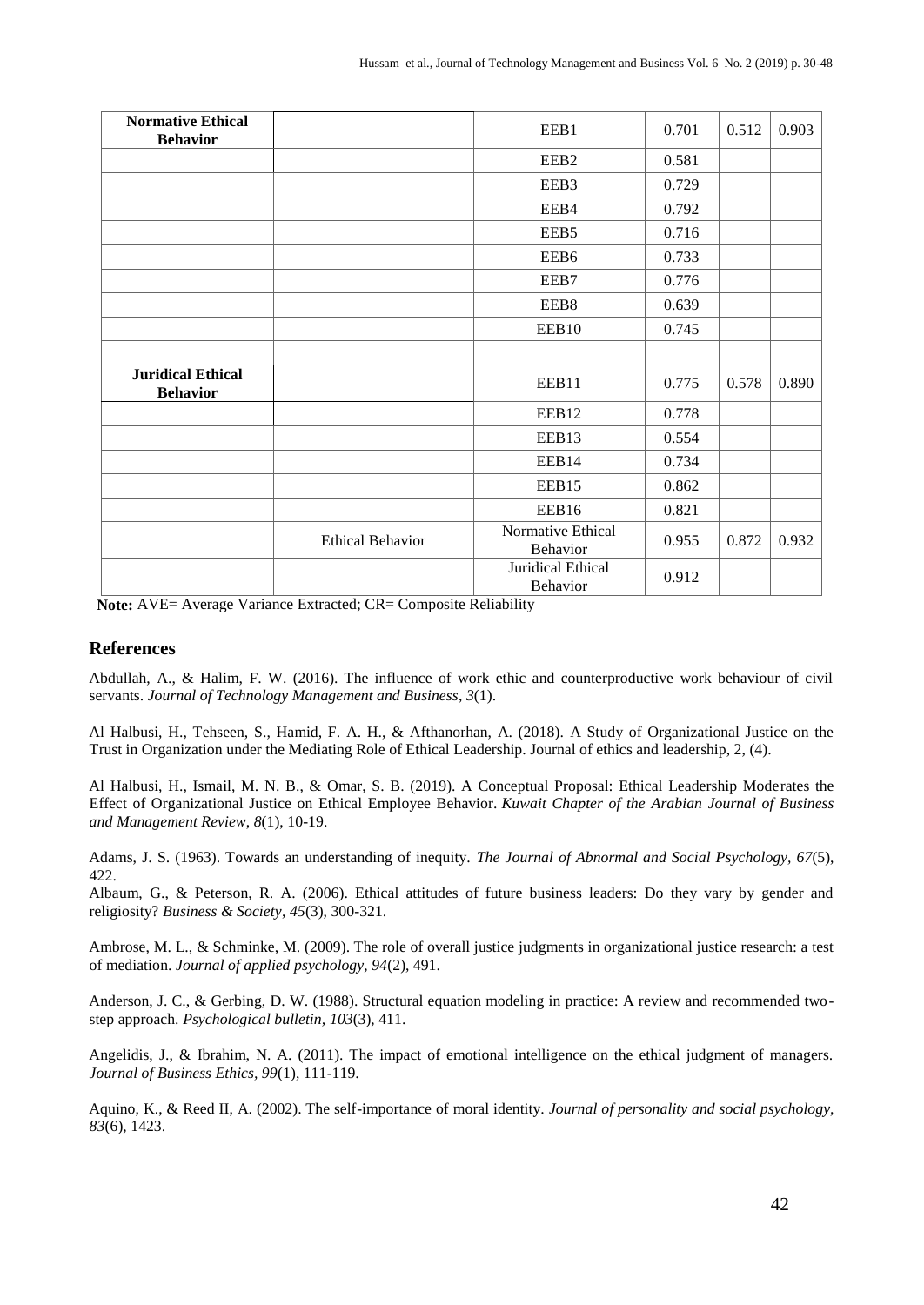Aquino, K., Freeman, D., Reed II, A., Lim, V. K., & Felps, W. (2009). Testing a social-cognitive model of moral behavior: the interactive influence of situations and moral identity centrality. *Journal of personality and social psychology, 97*(1), 123.

Ashforth, B. E., & Mael, F. (1989). Social identity theory and the organization. *Academy of management review, 14*(1), 20-39.

Barclay, D., Higgins, C., & Thompson, R. (1995). *The Partial Least Squares (pls) Approach to Casual Modeling: Personal Computer Adoption Ans Use as an Illustration*.

Bass, B. M. (1999). Two decades of research and development in transformational leadership. *European journal of work and organizational psychology*, *8*(1), 9-32.

Bergman, R. (2002). Why be moral? A conceptual model from developmental psychology. *Human development, 45*(2), 104-124.

Bies, R., & Moag, R. (1986). Interactional justice: Communication criteria of fairness in: RJ Lewicki, BH Sheppard, MH Bazerman (eds.) Research on negotiations in organizations (pp. 43-55): Greenwich: 1JAI Press.

Blasi, A. (1984). Moral identity: Its role in moral functioning. *Morality, moral behavior, and moral development*, 128- 139.

Blasi, A. (1990). Kohlberg's theory and moral motivation. *New Directions for Child and Adolescent Development, 1990*(47), 51-57.

Blasi, A. (2004). Moral functioning: Moral understanding and personality. *Moral development, self, and identity*, 335- 347.

Blau, P. (1964). *Exchange and power in social life*. Routledge.

Brislin, R. W. (1980). Translation and content analysis of oral and written materials. In H. C. Triandis & J. W. Berry (Eds.), Handbook of cross-cultural psychology: Methodology (pp. 389–444). Boston: Allyn & Bacon. Brown, M. E. (2007). Misconceptions of Ethical Leadership: How to Avoid Potential Pitfalls. *Organizational Dynamics, 36*(2), 140-155.

Brown, M. E., & Treviño, L. K. (2006). Ethical leadership: A review and future directions. *The leadership quarterly*, *17*(6), 595-616.

Brown, M. E., & Treviño, L. K. (2014). Do role models matter? An investigation of role modeling as an antecedent of perceived ethical leadership. *Journal of Business Ethics*, *122*(4), 587-598.

Brown, M. E., Treviño, L. K., & Harrison, D. A. (2005). Ethical leadership: A social learning perspective for construct development and testing. *Organizational behavior and human decision processes*, *97*(2), 117-134.

Burke, C. S., Stagl, K. C., Klein, C., Goodwin, G. F., Salas, E., & Halpin, S. M. (2006). What type of leadership behaviors are functional in teams? A meta-analysis. *The leadership quarterly*, *17*(3), 288-307.

Burney, L. L., Henle, C. A., & Widener, S. K. (2009). A path model examining the relations among strategic performance measurement system characteristics, organizational justice, and extra-and in-role performance. *Accounting, Organizations and Society, 34*(3), 305-321.

Burns, J. M. (1978). Leadership New York. *NY: Harper and Row Publishers*. Carlson, S. (1951). *Executive behaviour: a study of the work load and the working methods of managing directors*. Arno Press.

Certuche, U. B., Lopez, M. D. R., & Vasquez, L. M. L. (2019). Design of a Serious Game to Teach Organizational Ethical Leadership. In Developments *in Business Simulation and Experiential Learning: Proceedings of the Annual ABSEL conference* (Vol. 46).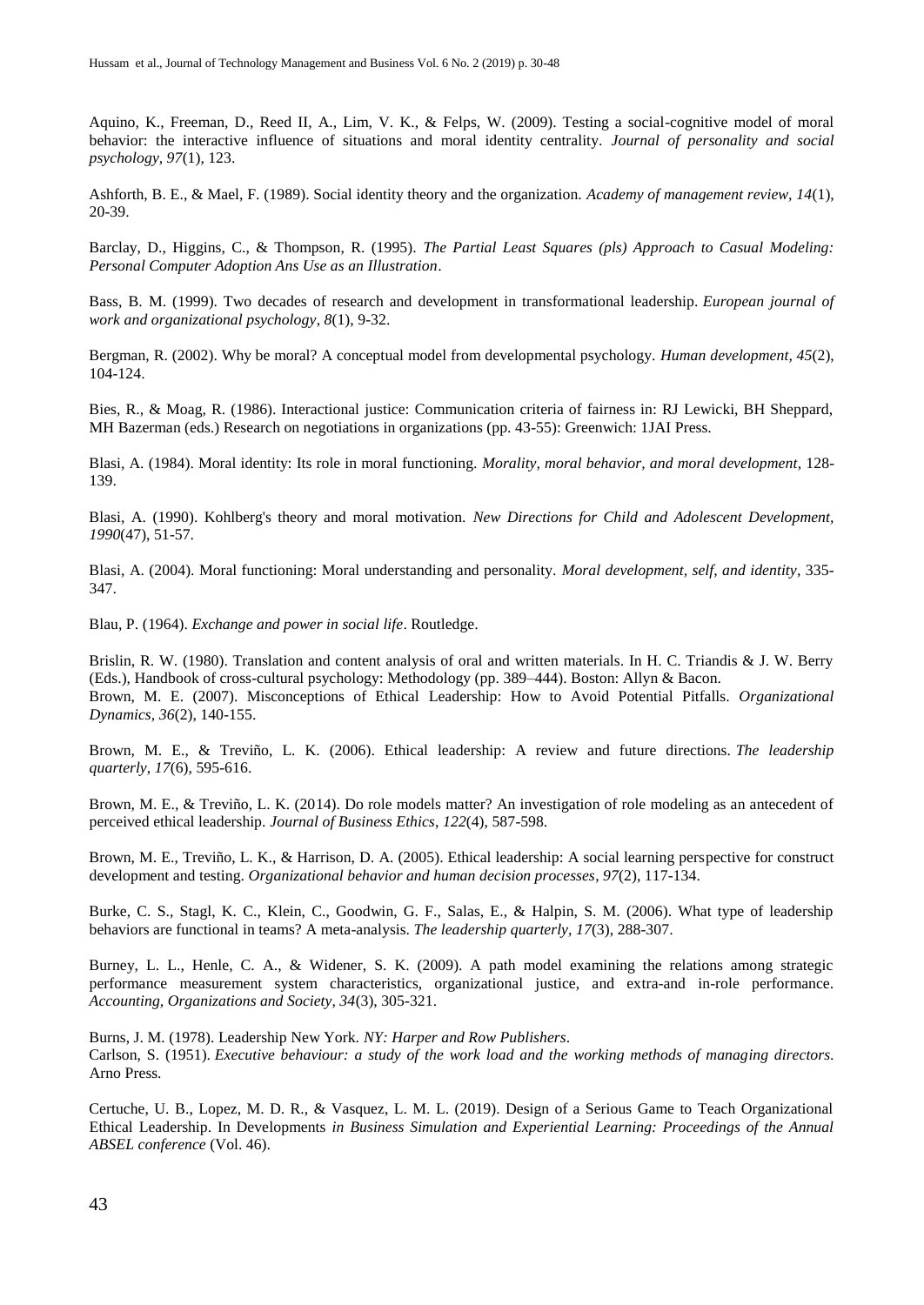Chin, W. W., Thatcher, J. B., Wright, R. T., & Steel, D. (2013). Controlling for common method variance in PLS analysis: the measured latent marker variable approach *New perspectives in partial least squares and related methods* (pp. 231-239): Springer.

Cohen, J., 1988. Statistical Power Analysis for the Behavioral Sciences, second ed. Routledge, New York. Colquitt, J. A. (2001). On the dimensionality of organizational justice: a construct validation of a measure. *Journal of applied psychology, 86*(3), 386.

Colquitt, J. A., Greenberg, J., (2003). Organizational justice: A fair assessment of the state of the literature. *Organizational behavior: The state of the science*, 159-200.

Cropanzano, R., & Greenberg, J. (1997). Progress in organizational justice: Tunneling through the maze. *International review of industrial and organizational psychology, 12*, 317-372.

Cropanzano, R., Byrne, Z. S., Bobocel, D. R., & Rupp, D. E. (2001). Moral virtues, fairness heuristics, social entities, and other denizens of organizational justice. *Journal of Vocational Behavior, 58*(2), 164-209.

Crowne, D. P., & Marlowe, D. (1960). A new scale of social desirability independent of psychopathology. *Journal of consulting psychology, 24*(4), 349.

Demirtas, O. (2015). Ethical leadership influence at organizations: Evidence from the field. *Journal of Business Ethics*, *126*(2), 273-284.

Detert, J. R., Treviño, L. K., & Sweitzer, V. L. (2008). Moral disengagement in ethical decision making: a study of antecedents and outcomes. *Journal of applied psychology, 93*(2), 374.

Dickson, M. W., Smith, D. B., Grojean, M. W., & Ehrhart, M. (2001). An organizational climate regarding ethics: The outcome of leader values and the practices that reflect them. *The Leadership Quarterly, 12*(2), 197-217.

Elamin, A. M., & Alomaim, N. (2011). Does organizational justice influence job satisfaction and self-perceived performance in Saudi Arabia work environment? *International Management Review, 7*(1), 38.

Eubanks, D. L., Brown, A. D., & Ybema, S. (2012). Leadership, identity, and ethics. *Journal of Business Ethics*, *107*(1), 1-3.

Ferrell, O. C., Fraedrich, J., & Ferrell, L. (2000). Business ethics: Ethical decision making and cases (4th ed.). New York: Houghton Mifflin Inc.

Fischer, D. G., & Fick, C. (1993). Measuring social desirability: Short forms of the Marlowe-Crowne social desirability scale. *Educational and Psychological Measurement, 53*(2), 417-424.

Flynn, B. B., Sakakibara, S., Schroeder, R. G., Bates, K. A., & Flynn, E. J. (1990). Empirical research methods in operations management. *Journal of operations management, 9*(2), 250-284.

Folger, R. G., & Cropanzano, R. (1998). *Organizational justice and human resource management* (Vol. 7): Sage. Folger, R., Cropanzano, R., & Goldman, B. (2005). What is the relationship between justice and morality? *Handbook of organizational justice*, *215*, 215-245.

Fraedrich, J. P. (1993). The ethical behavior of retail managers. *Journal of Business Ethics*, *12*(3), 207-218. Gold, A. H., Malhotra, A., & Segars, A. H. (2001). Knowledge management: An organizational capabilities perspective. *Journal of management information systems, 18*(1), 185-214.

Greenberg, J. (1990). Organizational justice: Yesterday, today, and tomorrow. *Journal of management, 16*(2), 399-432. Greenberg, J. (2001). Studying organizational justice cross-culturally: Fundamental challenges. *International Journal of Conflict Management, 12*(4), 365-375.

Hair J.F., Sarstedt, M., Hopkins, L., & G. Kuppelwieser, V. (2014). Partial least squares structural equation modeling (PLS-SEM) An emerging tool in business research. *European Business Review, 26*(2), 106-121.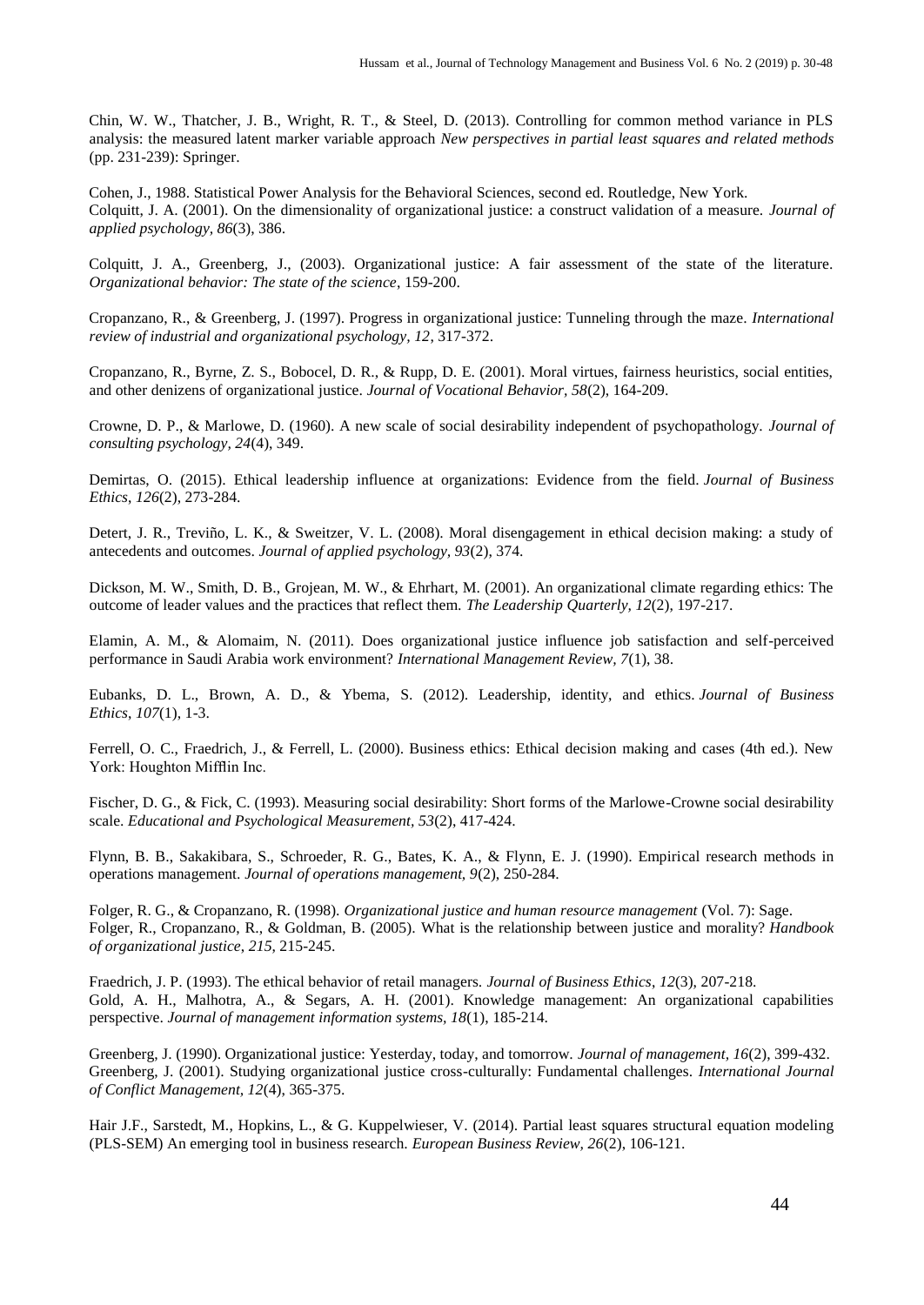Hair, J.F., Black, W.C., Babin, B.J., Anderson, R.E., (2010). Multivariate Data Analysis, seventh ed. Pearson, New York.

Hair, J.F., Hult, G.T.M., Ringle, C., Sarstedt, M., (2017). A Primeron Partial Least Squares Structural Equation Modeling (PLS-SEM), seconded. SAGE, London: Thousand Oaks.

Hales, S. (1985). The inadvertent rediscovery of self in social psychology. *Journal for the Theory of Social Behaviour, 15*(3), 237-282.

Hardy, S. A., & Carlo, G. (2005). Identity as a source of moral motivation. *Human development, 48*(4), 232-256. Hart, D., Atkins, R., & Ford, D. (1998). Urban America as a context for the development of moral identity in adolescence. *Journal of social issues, 54*(3), 513-530.

Heller, F. A. (1971). *Managerial decision-making: A study of leadership styles and power-sharing among senior managers*. Taylor & Francis.

Henseler, J., & Chin, W. W. (2010). A comparison of approaches for the analysis of interaction effects between latent variables using partial least squares path modeling. *Structural Equation Modeling, 17*(1), 82-109.

Henseler, J., Ringle, C. M., & Sarstedt, M. (2015). A new criterion for assessing discriminant validity in variance-based structural equation modeling. *Journal of the Academy of Marketing Science, 43*(1), 115-135.

Hofstede, G. (1984). *Culture's consequences: International differences in work-related values* (Vol. 5). sage. Holtz, B. C., & Harold, C. M. (2013). Interpersonal justice and deviance: The moderating effects of interpersonal justice values and justice orientation. *Journal of management, 39*(2), 339-365.

Karam, E. P., Hu, J., Davison, R. B., Juravich, M., Nahrgang, J. D., Humphrey, S. E., & Scott DeRue, D. (2019). Illuminating the 'Face'of Justice: A Meta‐ Analytic Examination of Leadership and Organizational Justice. *Journal of Management Studies*, *56*(1), 134-171.

Kelley, H. H., & Stahelski, A. J. (1970). Social interaction basis of cooperators' and competitors' beliefs about others. *Journal of personality and social psychology, 16*(1), 66.

Kimmel, M. J. (1981). *Senior leadership: An annotated bibliography of the military and nonmilitary literature* (No. ARI-TR-532). ARMY RESEARCH INST FOR THE BEHAVIORAL AND SOCIAL SCIENCES ALEXANDRIA VA.

Kline, R.B., (2010). Principles and Practice of Structural Equation Modeling, third ed. The Guilford Press, New York. Koh, H. C., & El'Fred, H. (2001). The link between organizational ethics and job satisfaction: A study of managers in Singapore. *Journal of Business Ethics, 29*(4), 309-324.

Koopman, J., Scott, B. A., Matta, F. K., Conlon, D. E., Dennerlein, T., Hollensbe, M. L., ... & Stoverink, A. (2019). Ethical leadership as a substitute for justice enactment: An information-processing perspective. *The Journal of applied psychology*.

Kuntz, J. R. C., Kuntz, J. R., Elenkov, D., & Nabirukhina, A. (2013). Characterizing ethical cases: A cross-cultural investigation of individual differences, organisational climate, and leadership on ethical decision-making. *Journal of Business Ethics*, *113*(2), 317-331.

Lambert, E. G., Keena, L. D., Leone, M., May, D., & Haynes, S. H. (2019). The effects of distributive and procedural justice on job satisfaction and organizational commitment of correctional staff. *The Social Science Journal*. Lapsley, D. K., & Lasky, B. (2001). Prototypic moral character. *Identity: An International Journal of Theory and Research, 1*(4), 345-363.

Lapsley, D. K., & Lasky, B. (2001). Prototypic moral character. *Identity: An International Journal of Theory and Research, 1*(4), 345-363.

Lin, X. W., Che, H. S., & Leung, K. (2009). The role of leader morality in the interaction effect of procedural justice and outcome favorability. *Journal of Applied Social Psychology, 39*(7), 1536-1561.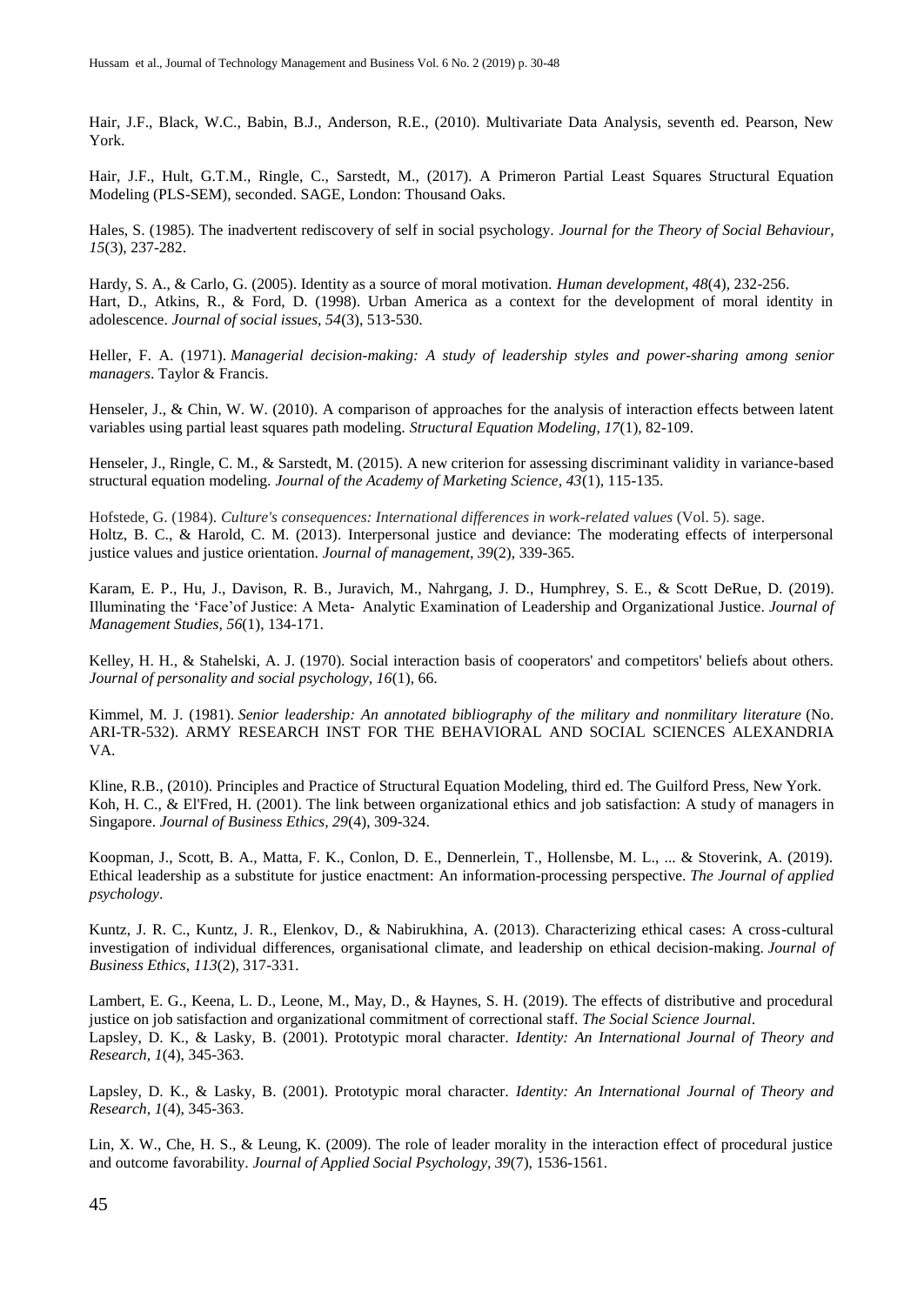Lind, E. A. (2001). Fairness heuristic theory: Justice judgments as pivotal cognitions in organizational relations. *Advances in organizational justice*, *56*(8).

Loi, R., Lam, L. W., & Chan, K. W. (2012). Coping with job insecurity: The role of procedural justice, ethical leadership and power distance orientation. *Journal of Business Ethics*, *108*(3), 361-372.

Loi, R., Mao, Y., & Ngo, H. Y. (2009). Linking leader-member exchange and employee work outcomes: The mediating role of organizational social and economic exchange. *Management and Organization Review*, *5*(3), 401-422.

Lu, C. S., & Yang, C. S. (2010). Safety leadership and safety behavior in container terminal operations. *Safety science*, *48*(2), 123-134.

Lu, C.-S., & Lin, C.-C. (2014). The effects of ethical leadership and ethical climate on employee ethical behavior in the international port context. *Journal of Business Ethics, 124*(2), 209-223.

Manz, C. C., Anand, V., Joshi, M., & Manz, K. P. (2008). Emerging paradoxes in executive leadership: A theoretical interpretation of the tensions between corruption and virtuous values. *The Leadership Quarterly*, *19*(3), 385-392.

Mayer, D. M., Kuenzi, M., Greenbaum, R., Bardes, M., & Salvador, R. B. (2009). How low does ethical leadership flow? Test of a trickle-down model. *Organizational behavior and human decision processes*, *108*(1), 1-13.

McClelland, G. H., & Judd, C. M. (1993). Statistical difficulties of detecting interactions and moderator effects. *Psychological bulletin, 114*(2), 376.

Mehta, S. N. (2003). MCI: Is being good good enough? *Fortune*, *148*(9), 117-117.

Mitchell, M. S., & Ambrose, M. L. (2007). Abusive supervision and workplace deviance and the moderating effects of negative reciprocity beliefs. *Journal of applied psychology, 92*(4), 1159.

Mitchell, M. S., Reynolds, S. J., & Treviño, L. K. (2017). The study of behavioral ethics within organizations. *Personnel psychology, 70*(2), 313-314.

Nelissen, R. M., Dijker, A. J., & de Vries, N. K. (2007). Emotions and goals: Assessing relations between values and emotions. *Cognition and Emotion*, *21*(4), 902-911.

Neubert, M. J., Carlson, D. S., Kacmar, K. M., Roberts, J. A., & Chonko, L. B. (2009). The virtuous influence of ethical leadership behavior: Evidence from the field. *Journal of Business Ethics*, *90*(2), 157-170.

Ofori, G. (2009). Ethical leadership: Examining the relationships with full range leadership model, employee outcomes, and organizational culture. *Journal of Business Ethics*, *90*(4), 533.

Ones, D. S., & Dilchert, S. (2012). Environmental sustainability at work: A call to action. *Industrial and Organizational Psychology*, *5*(4), 444-466.

Oshio, T., & Kobayashi, M. (2009). Income inequality, area-level poverty, perceived aversion to inequality, and selfrated health in Japan. *Social Science & Medicine, 69*(3), 317-326.

Padilla, A., Hogan, R., & Kaiser, R. B. (2007). The toxic triangle: Destructive leaders, susceptible followers, and conducive environments. *The Leadership Quarterly*, *18*(3), 176-194.

Phillips, R. L., & Hunt, J. G. (1992). Strategic leadership: A multiorganizational-level perspective. In *This book is based on contributions prepared for a conference held at Carlisle Barracks, PA, Feb 11–14, 1991.* Quorum Books/Greenwood Publishing Group.

Podsakoff, P. M., MacKenzie, S. B., Lee, J.-Y., & Podsakoff, N. P. (2003). Common method biases in behavioral research: A critical review of the literature and recommended remedies. *Journal of applied psychology, 88*(5), 879.

Preacher, K. J., & Hayes, A. F. (2004). SPSS and SAS procedures for estimating indirect effects in simple mediation models. *Behavior research methods, instruments, & computers, 36*(4), 717-731.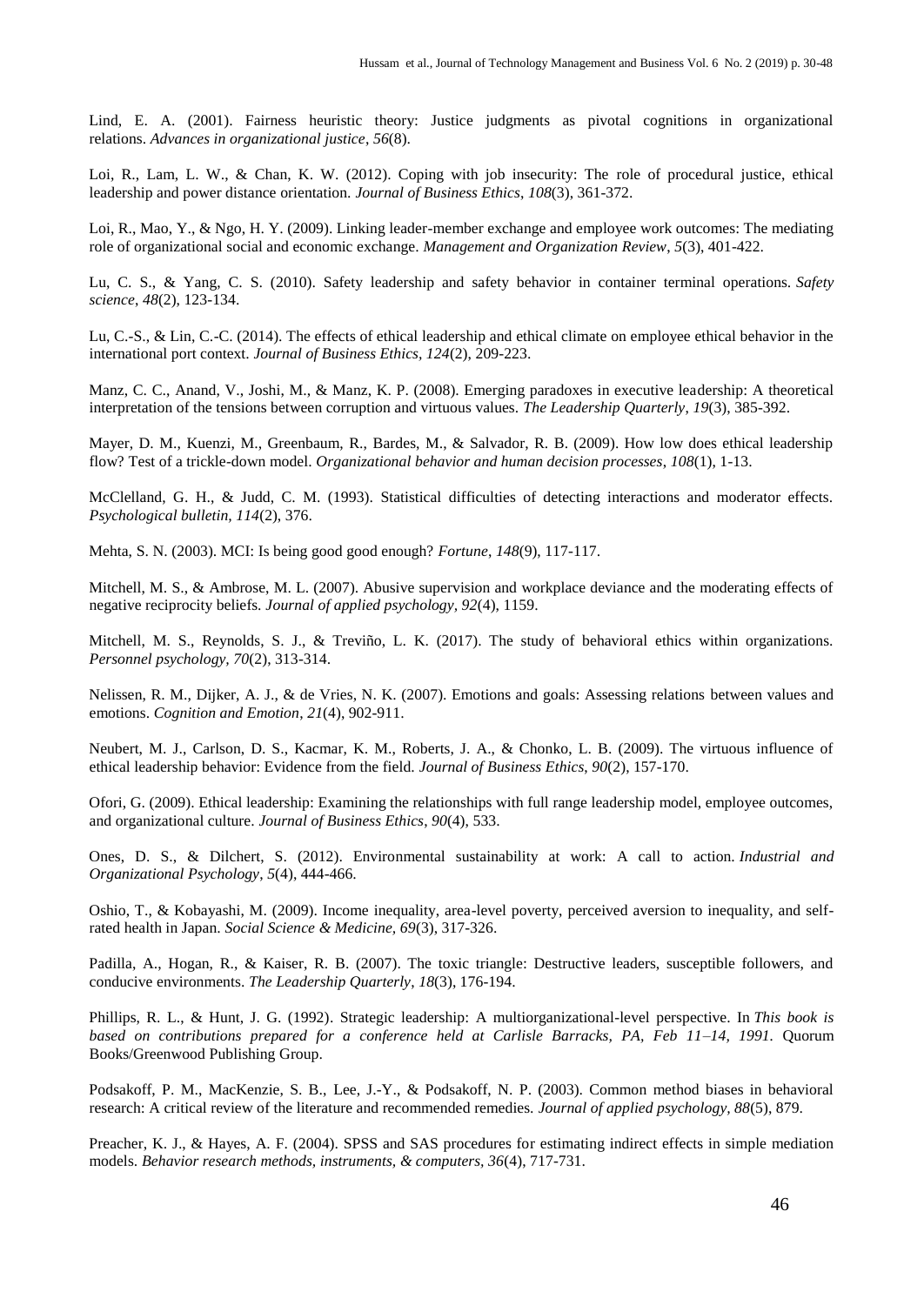Preacher, K., & Hayes, A. (2008). Asymptotic and resampling strategies for assessing and comparing indirect effects in multiple mediator models. Behaviour Research Methods, 40, 879–891. *The sage handbook of advanced data analysis methods for communication research*, 1354.

Premeaux, S. (2009). The link between management behavior and ethical philosophy in the wake of the Enron convictions. *Journal of Business Ethics*, *85*(1), 13-25.

Rawls, J. (1971). A Theory of Justice (Cambridge, MA: Belknap); 1996. *Political Liberalism*, 109-31.

Resick, C. J., Hanges, P. J., Dickson, M. W., & Mitchelson, J. K. (2006). A cross-cultural examination of the endorsement of ethical leadership. *Journal of Business Ethics, 63*(4), 345-359.

Reynolds, S. J., & Ceranic, T. L. (2007). The effects of moral judgment and moral identity on moral behavior: An empirical examination of the moral individual. *Journal of applied psychology, 92*(6), 1610.

Rhoades, L., Eisenberger, R., & Armeli, S. (2001). Affective commitment to the organization: The contribution of perceived organizational support. *Journal of applied psychology, 86*(5), 825.

Ringle, C.M., Wende, S., Becker, J.-M., 2015. SmartPLS 3. Bonningstedt: SmartPLS. Retrieved October 30, 2018, fro[m http://www.smartpls.com.](http://www.smartpls.com/)

Sama, L. M., & Shoaf, V. (2008). Ethical leadership for the professions: Fostering a moral community. *Journal of Business Ethics*, *78*(1-2), 39-46.

Schaubroeck, J., Walumbwa, F. O., Ganster, D. C., & Kepes, S. (2007). Destructive leader traits and the neutralizing influence of an "enriched" job. *The Leadership Quarterly*, *18*(3), 236-251.

Schumacker, R.E., Lomax, R.G., (2004). A Beginner's Guide to Structural Equation Modeling. Lawrence Erlbaum, New York.

Shah, N., Anwar, S., & Irani, Z. (2017). The impact of organisational justice on ethical behaviour. *International Journal of Business Innovation and Research, 12*(2), 240-258.

Shao, R., Aquino, K., & Freeman, D. (2008). Beyond moral reasoning: A review of moral identity research and its implications for business ethics. *Business Ethics Quarterly, 18*(4), 513-540.

Skitka, L. J., & Bauman, C. W. (2008). Is Morality Always an Organizational Good? A Review of Current Conceptions of Morality in Organizational and Social Justice Theory and Research. *Emerging perspectives on managing organizational justice*, 1-28.

Stead, W. E., Worrell, D. L., & Stead, J. G. (1990). An integrative model for understanding and managing ethical behavior in business organizations. *Journal of Business Ethics*, *9*(3), 233-242.

Steensma, H., & Visser, E. (2007). Procedural justice and supervisors' personal power bases: Effects on employees' perceptions of performance appraisal sessions, commitment, and motivation. *Journal of Collective Negotiations, 31*(2), 101-118.

Sullivan, G. M., & Feinn, R. (2012). Using effect size—or why the P value is not enough. *Journal of graduate medical education, 4*(3), 279-282.

Tanghe, J., Wisse, B., & Van Der Flier, H. (2010). The formation of group affects and team effectiveness: The moderating role of identification. *British Journal of Management*, *21*(2), 340-358.

Tehseen, S., Ramayah, T., & Sajilan, S. (2017). Testing and controlling for common method variance: a review of available methods. *Journal of Management Sciences*, *4*(2), 142-168.

Tenbrunsel, A., & Smith- Crowe, K. (2008). Ethical decision making: Where we've been and where we're going. The Academy of Management Annals, 2 (1), 545-607.